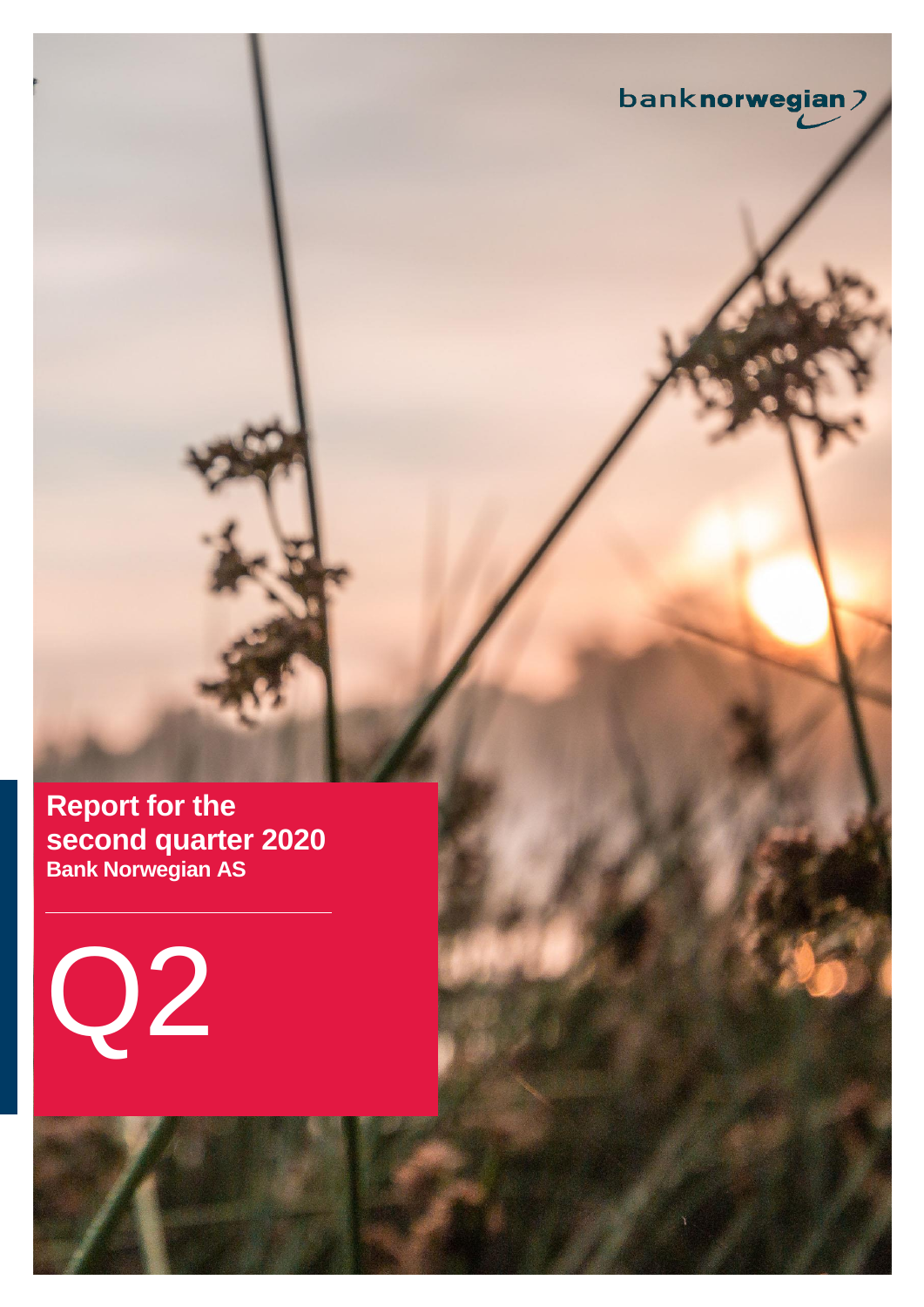# **Table of contents**

## **Notes**

| Note 1  |                                                   |  |
|---------|---------------------------------------------------|--|
| Note 2  |                                                   |  |
| Note 3  | Capital adequacy and Liquidity Coverage Ratio 13  |  |
| Note 4  |                                                   |  |
| Note 5  |                                                   |  |
| Note 6  |                                                   |  |
| Note 7  |                                                   |  |
| Note 8  |                                                   |  |
| Note 9  |                                                   |  |
| Note 10 | Net change in value on securities and currency 18 |  |
| Note 11 |                                                   |  |
| Note 12 |                                                   |  |
| Note 13 |                                                   |  |
| Note 14 |                                                   |  |
|         |                                                   |  |

|--|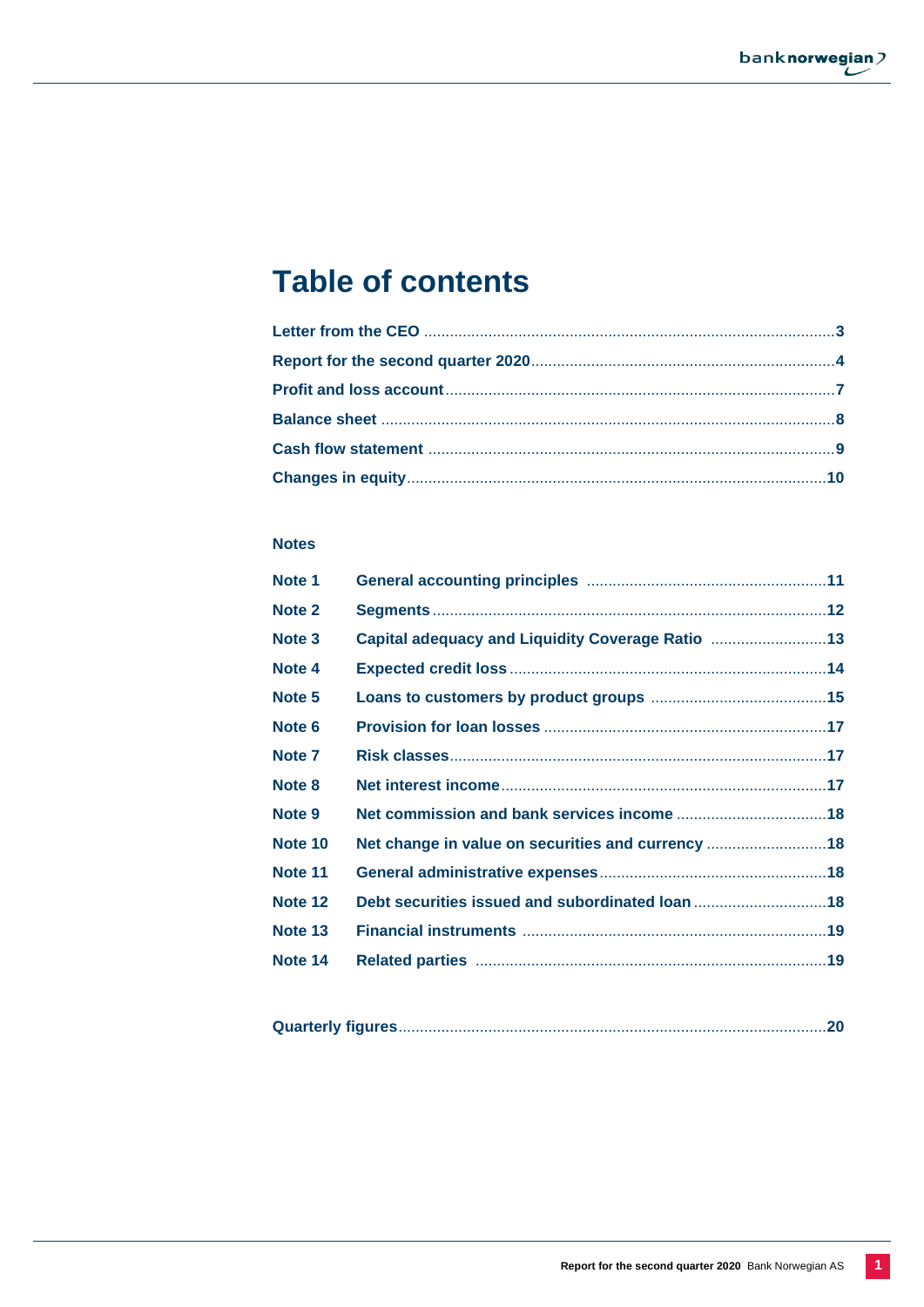## **Financial highlights**

## **Profit and loss account**

|                                     |                                 |                     | <b>Bank Norwegian AS</b> |
|-------------------------------------|---------------------------------|---------------------|--------------------------|
| Amounts in NOK 1000                 | Q <sub>2</sub> 20 <sub>20</sub> | Q <sub>2</sub> 2019 | 2019                     |
| Interest income                     | 1 566 542                       | 1458609             | 5911803                  |
| Interest expenses                   | 179318                          | 160 332             | 650 090                  |
| Net interest income                 | 1 387 224                       | 1 298 277           | 5 261 712                |
| Net other operating income          | 123 475                         | 54 444              | 322 304                  |
| <b>Total income</b>                 | 1510699                         | 1 352 721           | 5 584 016                |
| <b>Total operating expenses</b>     | 279 477                         | 313 457             | 1 312 140                |
| Provision for loan losses           | 447 027                         | 401 717             | 1 627 359                |
| <b>Profit before tax</b>            | 784 195                         | 637 547             | 2644518                  |
| Comprehensive income for the period | 590 889                         | 480 832             | 1992639                  |

## **Balance sheet**

| ваннос эпсс             |            |            |                          |
|-------------------------|------------|------------|--------------------------|
|                         |            |            | <b>Bank Norwegian AS</b> |
| Amounts in NOK 1000     | 30.6.20    | 30.6.19    | 31.12.19                 |
| Total assets            | 60 949 870 | 51 426 805 | 57 883 722               |
| Loans to customers      | 40 101 034 | 38 712 907 | 40 560 502               |
| Liquid assets           | 20 217 846 | 12 238 761 | 16 812 537               |
| Deposits from customers | 41 090 855 | 38 177 954 | 40 118 369               |
| Debt securities issued  | 6679216    | 3 316 800  | 6 537 863                |
| Subordinated loans      | 876 143    | 807889     | 822 688                  |
| Tier 1 capital          | 635 000    | 635 000    | 635 000                  |
| Total equity            | 10 227 632 | 8 287 657  | 9 288 609                |

### **Key figures and alternative performance measures**

|                                                          |                                 | <b>Bank Norwegian AS</b> |       |  |  |
|----------------------------------------------------------|---------------------------------|--------------------------|-------|--|--|
|                                                          | Q <sub>2</sub> 20 <sub>20</sub> | Q <sub>2</sub> 2019      | 2019  |  |  |
| Return on equity $(ROE)^1$                               | 25.3%                           | 25.9%                    | 26.0% |  |  |
| Return on assets (ROA) <sup>1</sup>                      | 4.0%                            | 3.8%                     | 3.8%  |  |  |
| Earnings per share (EPS)                                 | 3.22                            | 2.62                     | 10.87 |  |  |
| Common equity tier 1 (CET 1)                             | 20.9%                           | 19.9%                    | 21.6% |  |  |
| Leverage ratio                                           | 14.4 %                          | 14.8%                    | 14.7% |  |  |
| Liquidity coverage ratio (LCR)                           | 385 %                           | 214 %                    | 449 % |  |  |
| Net interest margin (NIM) <sup>1</sup>                   | 9.3%                            | 10.2%                    | 10.0% |  |  |
| Cost/income ratio $1$                                    | 0.18                            | 0.23                     | 0.23  |  |  |
| Loan loss provisions to average loans <sup>1</sup>       | 3.9%                            | 3.9%                     | 3.9%  |  |  |
| Stage 3 loans to loans <sup>12</sup>                     | 21.3%                           | 14.1%                    | 17.3% |  |  |
| Loan loss allowance coverage ratio stage $3^{12}$        | 40.0%                           | 37.4 %                   | 35.9% |  |  |
| Loan loss allowance coverage ratio to loans <sup>1</sup> | 10.3%                           | 6.5%                     | 8.1%  |  |  |
|                                                          |                                 |                          |       |  |  |

 $1)$  Defined as alternative performance measure (APM). APMs are described on banknorwegian.no/OmOss/InvestorRelations

<sup>2)</sup> The APMs "Non-performing loans to loans" and "Loan loss allowance to non-performing loans", which has been in use since reporting under IAS 39, has in Q2 2020<br>been replaced by the new APMs "Stage 3 loans to loans"and after the implementation of IFRS9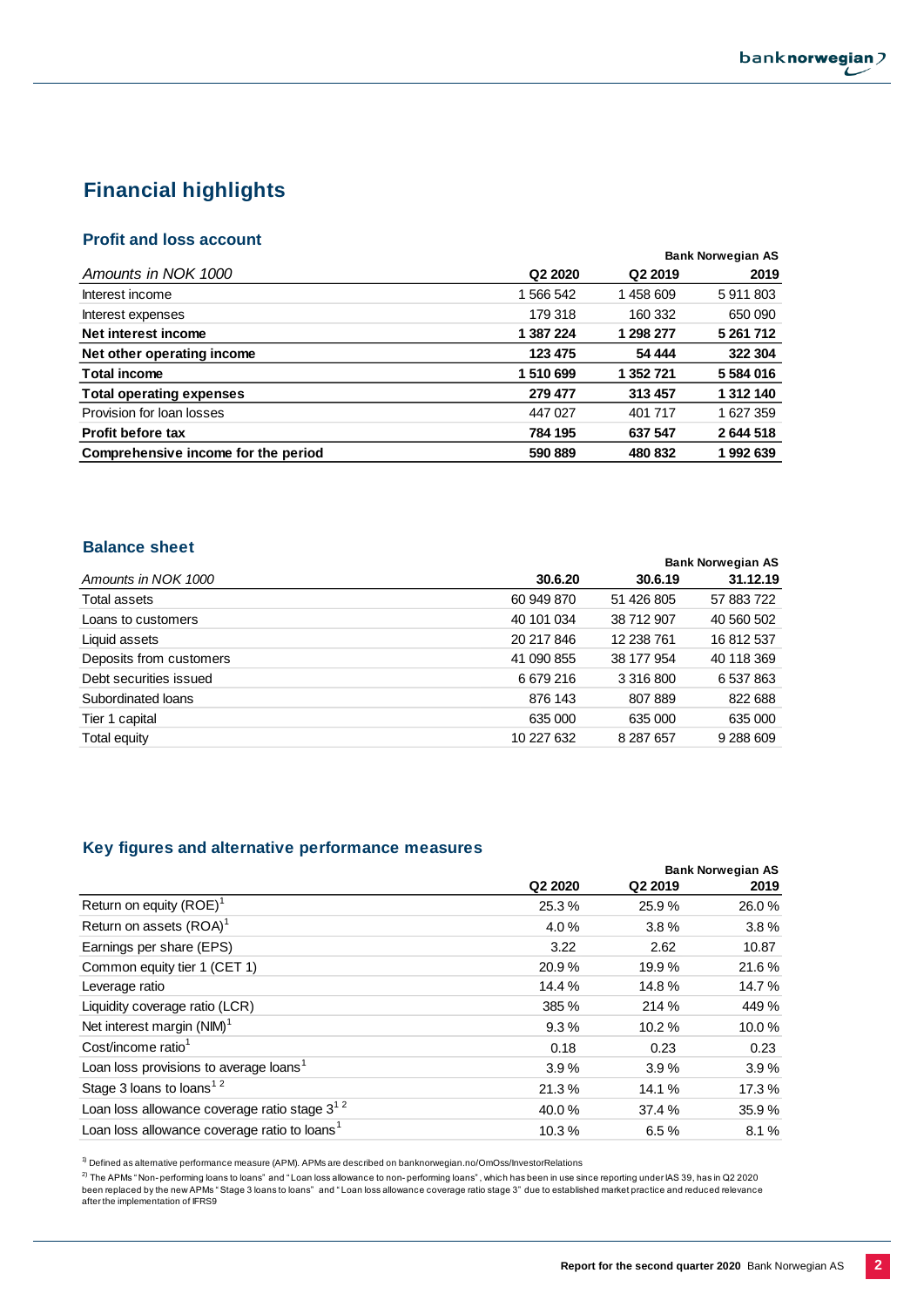# **Letter from the CEO**

Although the ongoing COVID-19 and related economic impact remain focus areas, sentiment has improved during the quarter. We at Bank Norwegian experience that the positive development from the end of the second quarter has continued in the beginning of the third quarter. While the high level of uncertainty related to the pandemic remains, the current sentiment is more positive than feared in April.

Second quarter results turned out strong with a net interest income increase of 7% compared to the same quarter last year and profit after tax of NOK 590.9 million, a 23% increase from the same quarter last year. Combined effects of appreciation of securities, strict cost control and normalized provisions contribute to the strong result. All markets see a positive development in payment behavior. Development in delinquent loans and credits transferred to debt collections was record low in June. Despite the improved economic backdrop the bank has adopted a cautious view to the Nordic market going forward and removed the positive scenario from our macro model resulting in extraordinary provisioning for this quarter. Strong fundamentals for the bank and cost control provide stability and ensure we can make the right decisions also in demanding times.

The focus during the second quarter has been on customer follow-up and major core business improvements to ensure our leading position as a digital bank. New automated features to help our customers to even more seamless self-service were introduced, as well as new contactless payment alternatives that provide improved convenience.

Our focus and marketing efforts have shifted from the beginning to the end of the quarter. Initially, all efforts were concentrated on ensuring support for our customers and stability in earnings for the bank. As visibility improved toward the end of the quarter, focus expanded to include growth and activity levels were again scaled up.

Pending more visibility on the consequences of the COVID-19, our European expansion was put on hold in March. The process will be re-initiated once a sufficient level of comfort is obtained regarding the economic development for individual countries to prioritize our efforts. The bank has nonetheless chosen to continue our development in areas like SEPA payments and universal electronic ID solutions in anticipation of a future expansion and to improve core products in the Nordic region.

The exploratory phase with CBI was concluded during the quarter. At this point in time, CBI pointed out several areas of attention that mirrors the bank's own agenda on the near-term focus and development. As such, this does not pose any definite conclusion on the way forward and the bank will review its options based on the further development in the Nordics and Europe. We believe that our competitive advantage first and foremost lie with our financial strength, cost efficient organization and digital platform throughout the value chain.

The second quarter and beginning of the third quarter provides good confirmation regarding the bank's resilience and ability to continue its attractive journey of profitable growth.

Bærum, August 12, 2020

**Tine Wollebekk** CEO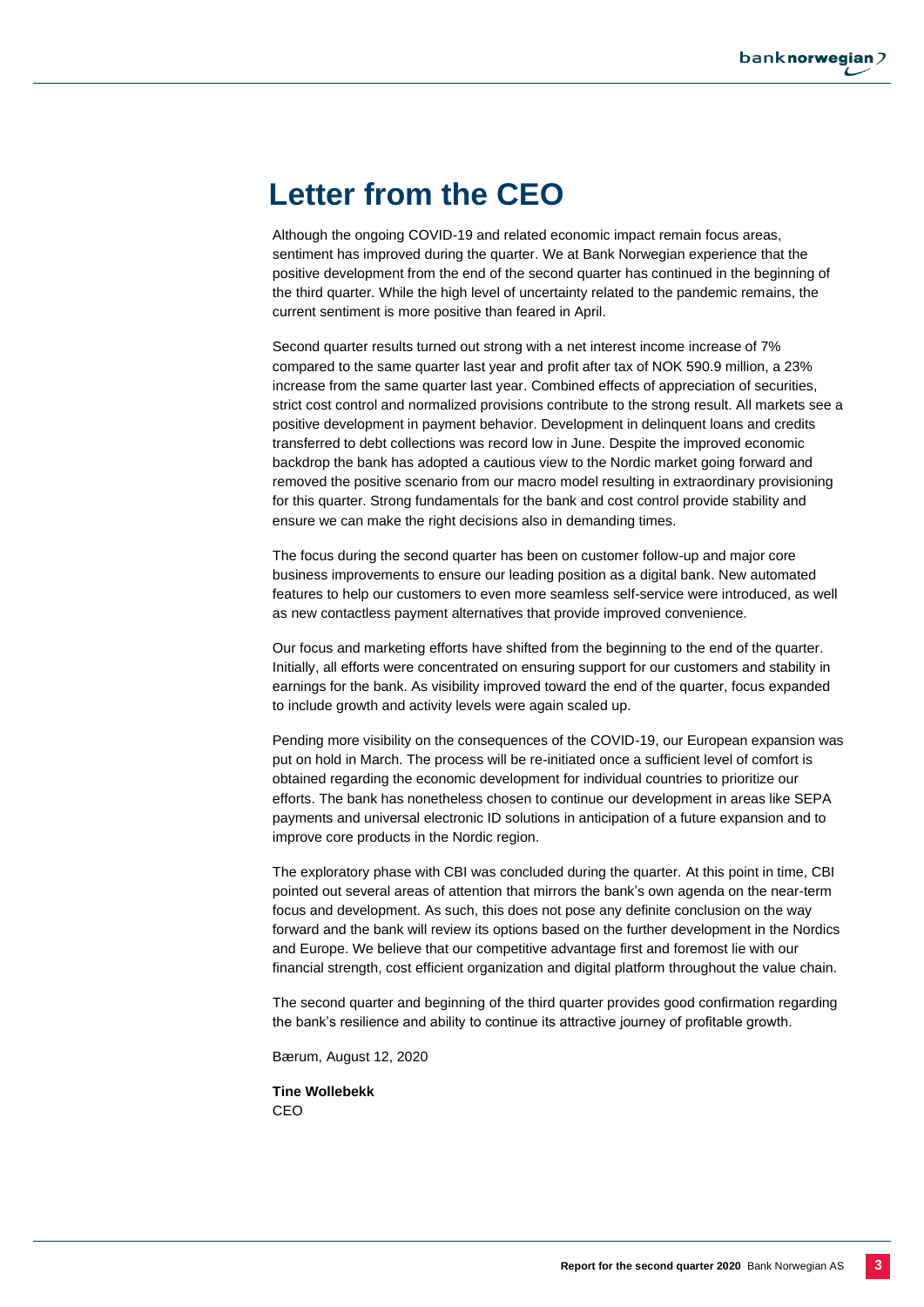# **Report for the second quarter 2020**

COVID-19 and the resulting partial shutdown of Nordic societies in the spring led to a sharp drop in economic activity, which was countered by decisive government measures to soften the impact on the economies. The reduction in mortgage interest rates and payment holidays provided debt service relief for households. The bank initially experienced a fall in credit card purchase volumes and lower demand for instalment loans due to lower private consumption. The bank experienced a positive development in the later part of the second quarter which has continued into the beginning of the third quarter.

At the end of the second quarter 2020 the bank had a customer base of 1 746 500 customers, which can be broken down into 1 272 200 credit card customers, 207 100 instalment loan customers and 267 200 deposit customers.

#### Profit and loss as of June 30, 2020

The bank's comprehensive income amounted to NOK 961.4 million, compared with NOK 967.1 million for the same period in 2019.

Net interest income totaled NOK 2 783 million, net other operating income amounted to NOK 195.5 million, while total operating expenses were NOK 635.9 million. Provisions for loan losses were NOK 1 068 million.

#### Profit and loss for the second quarter 2020

The bank's comprehensive income amounted to NOK 590.9 million compared with NOK 370.6 million in the first quarter. The increase is mainly caused by lower provision for loan loss as the first quarter included the discretionary additional provision for loan losses of NOK 230.0 related to COVID-19. In addition, the increase is caused by gains on securities compared to loss in the first quarter, and lower digital marketing costs, partly offset by decrease in commission income.

Return on equity was 25.3%, compared with 16.7% in the first quarter and the return on assets was 4.0%, compared with 2.5% in the first quarter. Adjusting for the additional provision in the first quarter, the return on equity was 24.5% and the return on assets was 3.7%.

Net interest income amounted to NOK 1 387 million, a decrease of NOK 8.1 million from the first quarter. The decrease is mainly explained by lower interest income as interest income in the first quarter increased from currency appreciation, and through lower credit card balance. The net interest margin was 9.3%, compared with 9.6% in the first quarter.

Net other operating income amounted to NOK 123.5 million compared with NOK 72.0 million in the first quarter. Net commission income decreased NOK 122.6 million to NOK 18.5 million mainly due to credit card network and insurance incentives in the first quarter and lower credit card activity in the second quarter. Net gain on securities and currency amounted to NOK 105.0 million, compared with a net loss of NOK 69.1 million in the first quarter. The

increase is mainly due to gain on securities of NOK 45.0 million, compared to loss of NOK 109.5 million in the first quarter, and higher currency gains in the second quarter of NOK 54.9 million.

Total operating expenses amounted to NOK 279.5 million, a decrease of NOK 77.0 million in the second quarter. Personnel expenses decreased NOK 8.0 million due to accrual effects. Administrative expenses decreased NOK 68.2 million, due to lower digital marketing spending. Depreciation decreased NOK 0.3 million. Other operating expenses decreased NOK 0.4 million.

Provisions for loan losses were NOK 447.0 million. During the second quarter the bank has amended the ECL-models to be able to better calculate the expected effects of COVID-19. The calculated effects in the second quarter have absorbed the additional discretionary provision of NOK 230.0 million in the first quarter. Due to the uncertain outlook the bank has further decided to extraordinarily alter the macro-model. The positive scenario has been removed in the macro-model in the second quarter resulting in a oneoff increase in the loan loss provision of NOK 55.5 million. Including this, the provision equalled 3.9% of average gross loans, compared with 5.5% in the first quarter, and 3.5% adjusted for the additional provision.

Stage 3 loans were NOK 9 506 million, compared with NOK 9 312 million at the end of the first quarter. Stage 3 loans accounted for 21.3% of gross loans, compared with 19.8% as of March 31, 2020. Stage 3 loans to loans are developing as expected and while the relative share of stage 3 is increasing due to the overall lower loan growth, the stage 3 growth has declined.

#### Balance sheet as of June 30, 2020

Total assets increased NOK 1 179 million in the quarter and amounted to NOK 60 950 million.

Gross loans to customers decreased NOK 2 292 million compared with an increase of NOK 2 860 million in the previous quarter and totaled NOK 44 723 million. Currency adjusted gross loan growth was NOK -1 276 million compared with NOK -733.3 million in the previous quarter. Broken down by product the currency adjusted loan growth for instalment loans was NOK -653.0 million compared with NOK 375.4 million in the previous quarter, and for credit cards NOK -623.0 million compared with NOK -1 109 million in the previous quarter. The negative growth in instalment loans and credit card is mainly due lower new sales and lower spending related to COVID-19. Instalment loans amounted to NOK 31 878 million and credit card loans amounted to NOK 12 821 million.

Customer deposits increased NOK 1 530 million compared with a decrease of NOK 557.3 million in the first quarter and amounted to NOK 41 091 million at the end of the second quarter. Currency adjusted growth was NOK 2 362 million compared with NOK -3 301 million in the previous quarter. The increase is mainly in Norway and Denmark.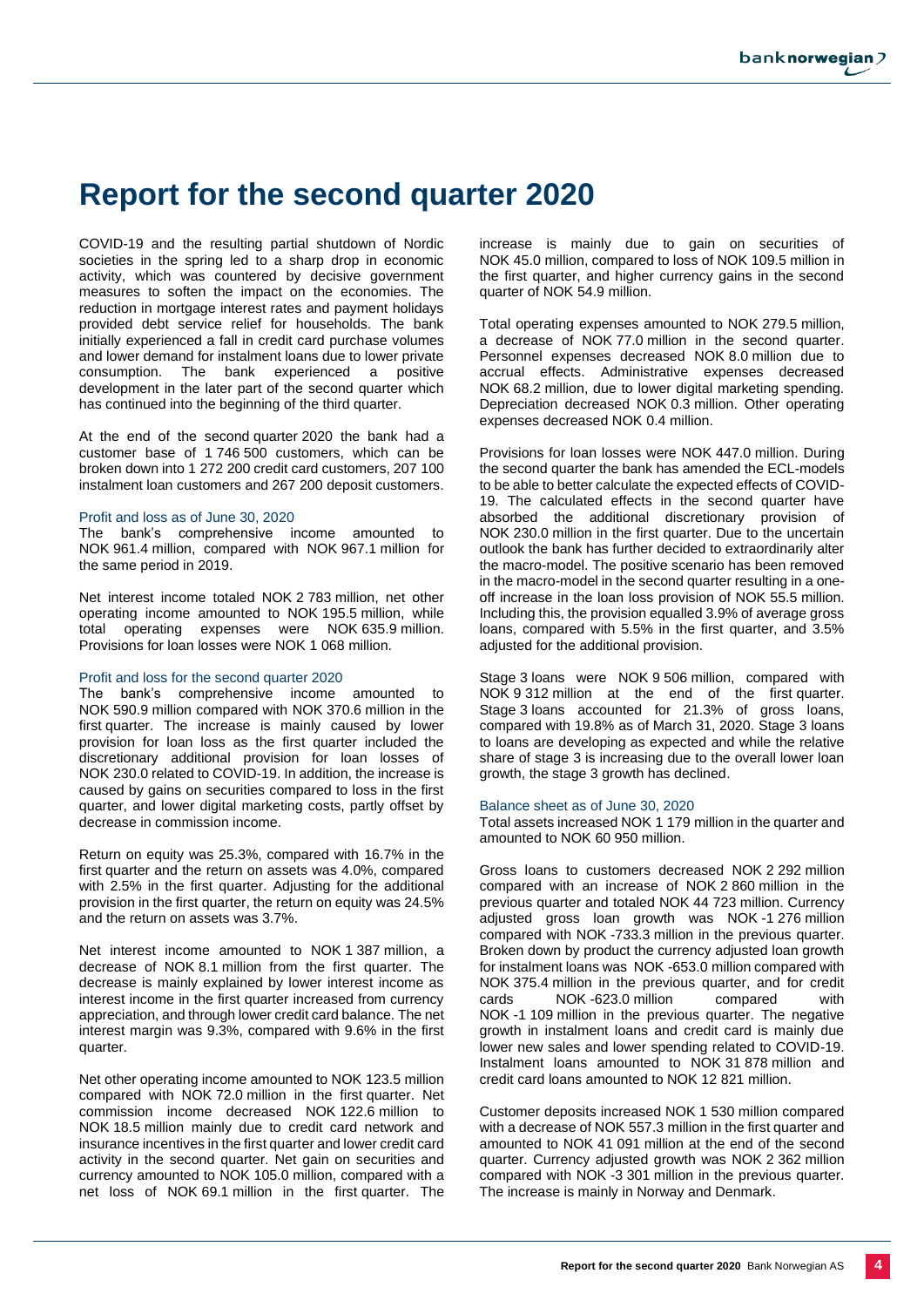Liquid assets increased NOK 3 370 million and amounted to NOK 20 218 million, equivalent to 33.2% of total assets.

Loans to credit institutions decreased NOK 399 million in the quarter after repaying a 3-month F-loan from Norges Bank at maturity.

Financial derivatives debt decreased NOK 457.2 in the quarter and amounted to NOK 200.4 million. Financial derivatives comprise of currency swaps and forwards and the decrease relates mainly to currency depreciation in the second quarter.

Total equity amounted to NOK 10 228 million, compared with NOK 9 648 million as of March 31, 2020. The total capital ratio was 24.5%, the core capital ratio was 22.4% and the common equity tier 1 ratio was 20.9%.

The financial statements as of June 30, 2020 have been subject to an auditor review of interim financial statements.

#### **Outlook**

The Nordic economies have proven resilient and the governments proactive in their handling of the pandemic and the subsequent consequences. There is still high level of uncertainty related to the future development of the pandemic. The bank's resilient financial position with high profitability, strong capitalization and high levels of liquid assets make the bank well equipped to withstand the anticipated adverse effects of COVID-19.

The bank has maintained normal operations and underwriting of credit throughout the crisis and will continue to support its customers.

New legislations have been implemented as of July 1, 2020 in both Finland and Denmark. In Finland the temporary legislation regarding interest rate cap and advertising limitations was implemented and the legislation is expected to reduce instalment loan growth in Finland. In Denmark new legislations regulating effective interest rate, total cost on loans and advertising were implemented and are expected to have a limited impact on interest income and may reduce loan growth.

The financial markets have stabilized and developed strongly during the second quarter and into the third quarter. The volatility in the foreign exchange rates that we experienced in the previous quarter has been lower in the second quarter and into the third quarter. The widening credit spreads in the first quarter have continued to tighten. The debt funding market for financial institutions proved strong into the summer months and appears to continue the positive trend.

The EU's Bank Recovery and Resolution Directive (BRRD) has been effective in Norway since January 1, 2019. On December 20, 2019, the minimum requirement for own funds and eligible liabilities (MREL) was determined for Bank Norwegian. The MREL requirement applied from June 30, 2020. Initially, preferred senior debt issued before January 1, 2020, with more than one year's remaining maturity, qualified as MREL-eligible debt until the phase-in period December 31, 2022. Due to the demanding market conditions caused by the COVID-19, Finanstilsynet announced on May 26, 2020 that the phase-in period was to be extended to January 1, 2024. As of June 30, 2020 the bank was compliant with the MREL requirement and is currently in the process of finalizing all necessary preparations to issuances of MREL-eligible debt.

Deposit volumes have developed positively due to attractive terms. The bank has announced three deposit interest rate reductions in the third quarter in Norway and Denmark, all with upcoming implementations aiming to reduce the deposit growth.

In March, the European expansion was put on hold pending the development of the COVID-19 and will be re-initiated when the economic development for individual countries following the development in COVID-19 are more visible. The bank has nonetheless chosen to continue development in key areas for the future European roll-out.

The bank's exploratory phase to apply for an EU banking license in Ireland was concluded in the quarter. Based on the feedback from CBI, the Board will evaluate the next steps in the process considering the feedback from CBI and not at least the consequences of the COVID-19.

While the uncertainty is still high there are signs of recovery in the Nordic markets and the bank is well positioned to strengthen its leading position further.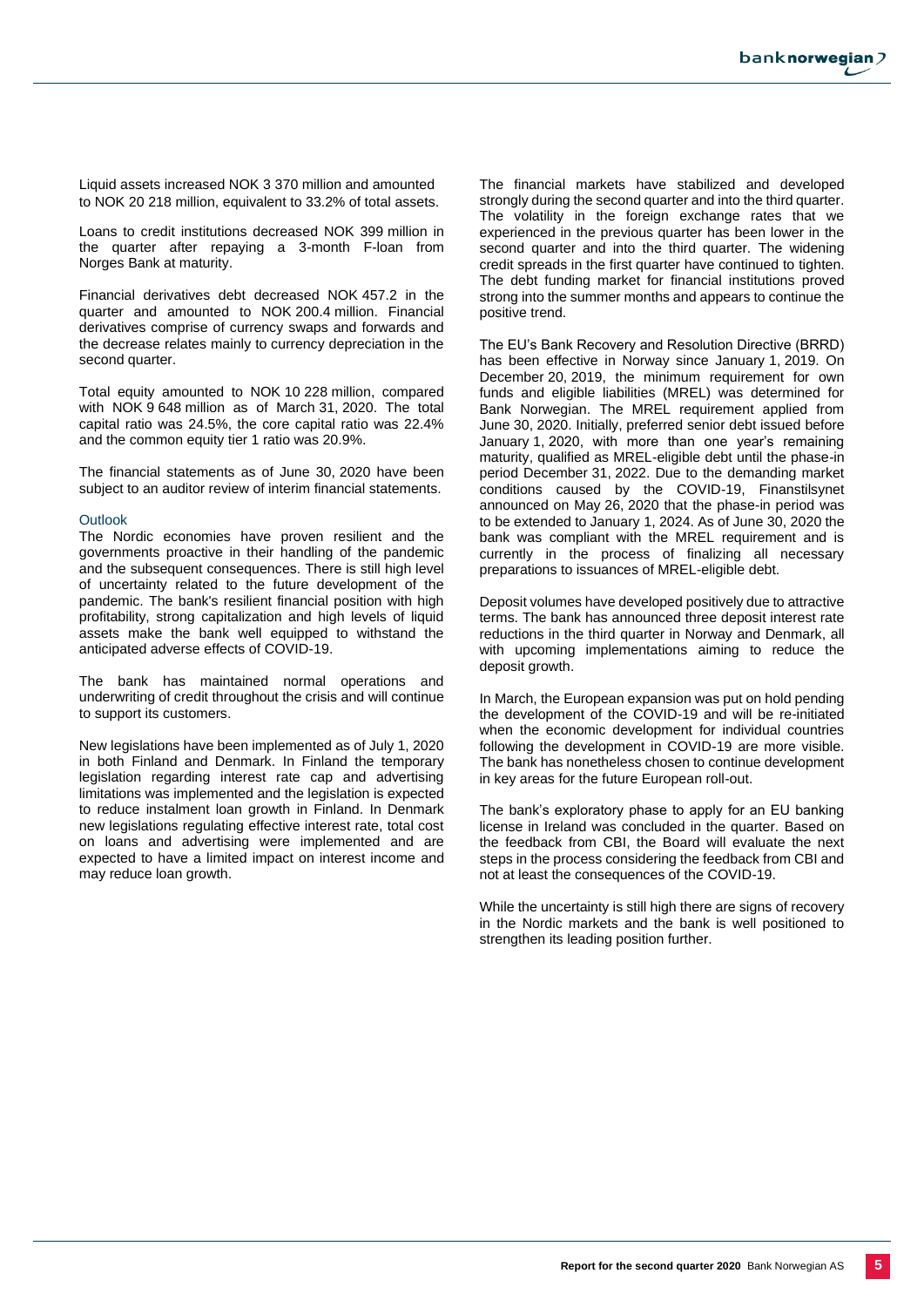### Bærum, August 12, 2020 The Board of directors of Bank Norwegian AS

**\_\_\_\_\_\_\_\_\_\_\_\_\_\_\_\_\_\_\_\_\_\_** Klaus-Anders Nysteen Chairman of the board

**\_\_\_\_\_\_\_\_\_\_\_\_\_\_\_\_\_\_\_\_\_\_** John E. Høsteland Board member

**\_\_\_\_\_\_\_\_\_\_\_\_\_\_\_\_\_\_\_\_\_\_\_\_** Lars Ola Kjos Board member

**\_\_\_\_\_\_\_\_\_\_\_\_\_\_\_\_\_\_\_\_\_\_** Christine Rødsæther Board member

**\_\_\_\_\_\_\_\_\_\_\_\_\_\_\_\_\_\_\_\_\_\_** Hans Larsson Board member

**\_\_\_\_\_\_\_\_\_\_\_\_\_\_\_\_\_\_\_\_\_\_\_\_** Izabella Kibsgaard-Petersen Board member

**\_\_\_\_\_\_\_\_\_\_\_\_\_\_\_\_\_\_\_\_\_\_\_\_** Charlotte Ager Board member

**\_\_\_\_\_\_\_\_\_\_\_\_\_\_\_\_\_\_\_\_\_\_** Tine Wollebekk CEO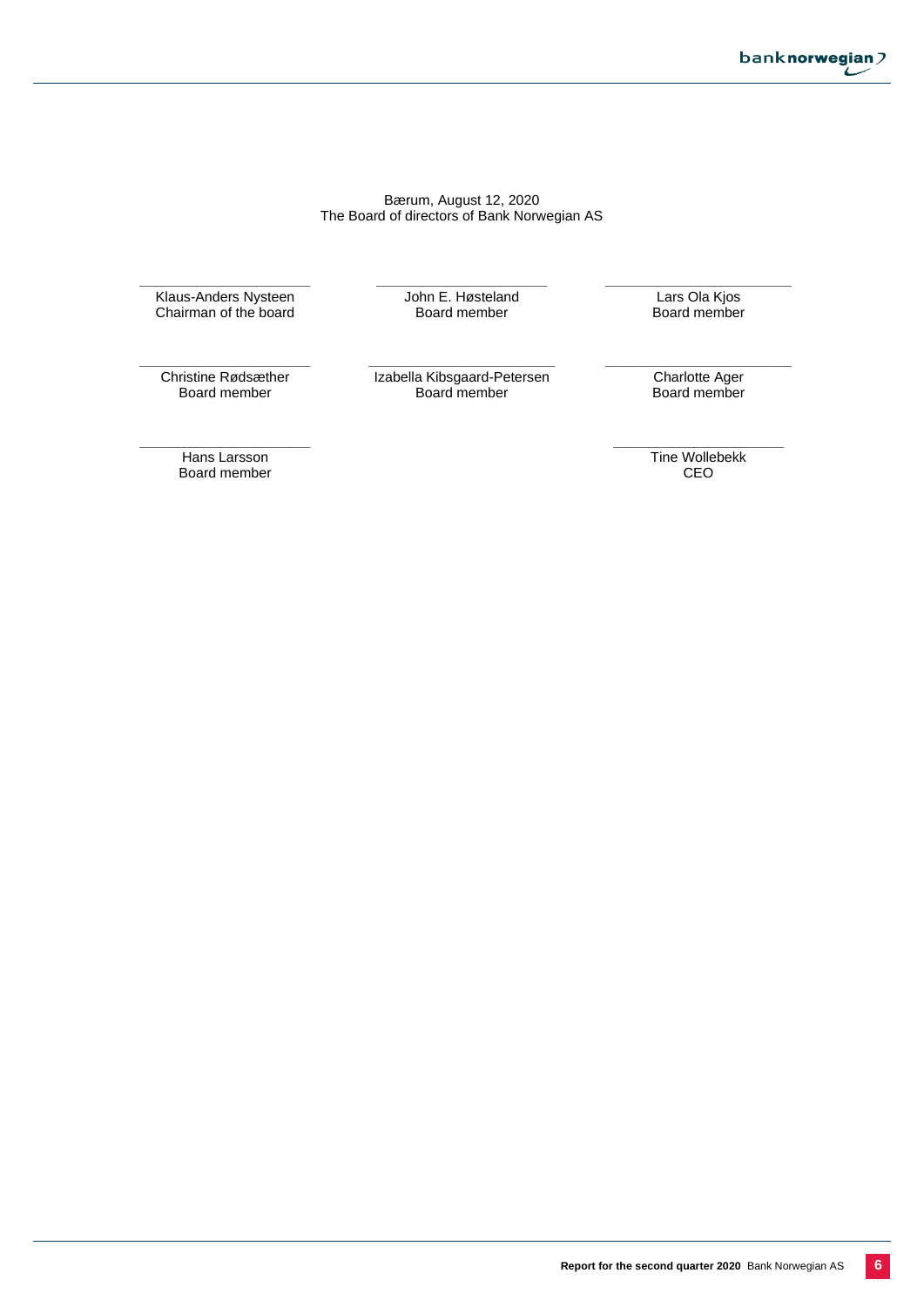## **Profit and loss account**

|                                                               |                |           |           |                 |                 | <b>Bank Norwegian AS</b> |
|---------------------------------------------------------------|----------------|-----------|-----------|-----------------|-----------------|--------------------------|
| Amounts in NOK 1000                                           | <b>Note</b>    | Q2 2020   | Q2 2019   | <b>YTD 2020</b> | <b>YTD 2019</b> | 2019                     |
| Interest income, effective interest method                    |                | 1 504 778 | 1 420 417 | 3 019 562       | 2 801 335       | 5749524                  |
| Other interest income                                         |                | 61 764    | 38 192    | 128 832         | 77 955          | 162 279                  |
| Interest expenses                                             |                | 179 318   | 160 332   | 365817          | 311 349         | 650 090                  |
| Net interest income                                           | 8              | 1 387 224 | 1 298 277 | 2 782 577       | 2 567 941       | 5 261 712                |
| Commission and bank services income                           | 9              | 66 364    | 119880    | 258 922         | 270821          | 540 443                  |
| Commission and bank services expenses                         | 9              | 47 851    | 63 606    | 99 317          | 122 515         | 250 192                  |
| Net change in value on securities and currency                | 10             | 104 963   | $-1830$   | 35 848          | $-2614$         | 32 053                   |
| Net other operating income                                    |                | 123 475   | 54 444    | 195 453         | 145 691         | 322 304                  |
| <b>Total income</b>                                           | 2              | 1510699   | 1 352 721 | 2978030         | 2713632         | 5584016                  |
| Personnel expenses                                            |                | 22 5 69   | 19543     | 53 181          | 44 963          | 100 775                  |
| General administrative expenses                               | 11             | 225 879   | 264 009   | 519 986         | 546 854         | 1 088 530                |
| Depreciation and impairment of fixed and<br>intangible assets |                | 16 368    | 16701     | 33 068          | 32781           | 67 693                   |
| Other operating expenses                                      |                | 14 661    | 13 203    | 29 681          | 25 5 84         | 55 141                   |
| <b>Total operating expenses</b>                               |                | 279 477   | 313 457   | 635916          | 650 182         | 1 312 140                |
| Provision for loan losses                                     | 6              | 447 027   | 401 717   | 1 067 664       | 781 045         | 1627359                  |
| <b>Profit before tax</b>                                      |                | 784 195   | 637 547   | 1 274 451       | 1 282 405       | 2644518                  |
| Tax charge                                                    |                | 193 306   | 156716    | 313011          | 315 320         | 651 879                  |
| <b>Profit after tax</b>                                       | $\overline{2}$ | 590 889   | 480 832   | 961 439         | 967 085         | 1992639                  |
|                                                               |                |           |           |                 |                 |                          |
| Earnings per share                                            |                | 3.22      | 2.62      | 5.24            | 5.25            | 10.87                    |
| Diluted earning per share                                     |                | 3.22      | 2.62      | 5.24            | 5.25            | 10.87                    |

## **Comprehensive income**

|                                         |                                 |                     |                 |                 | Bank Norwegian AS |
|-----------------------------------------|---------------------------------|---------------------|-----------------|-----------------|-------------------|
| Amounts in NOK 1000                     | Q <sub>2</sub> 20 <sub>20</sub> | Q <sub>2</sub> 2019 | <b>YTD 2020</b> | <b>YTD 2019</b> | 2019              |
| Profit on ordinary activities after tax | 590 889                         | 480 832             | 961 439         | 967 085         | 1992639           |
| Comprehensive income for the period     | 590 889                         | 480 832             | 961 439         | 967 085         | 1 992 639         |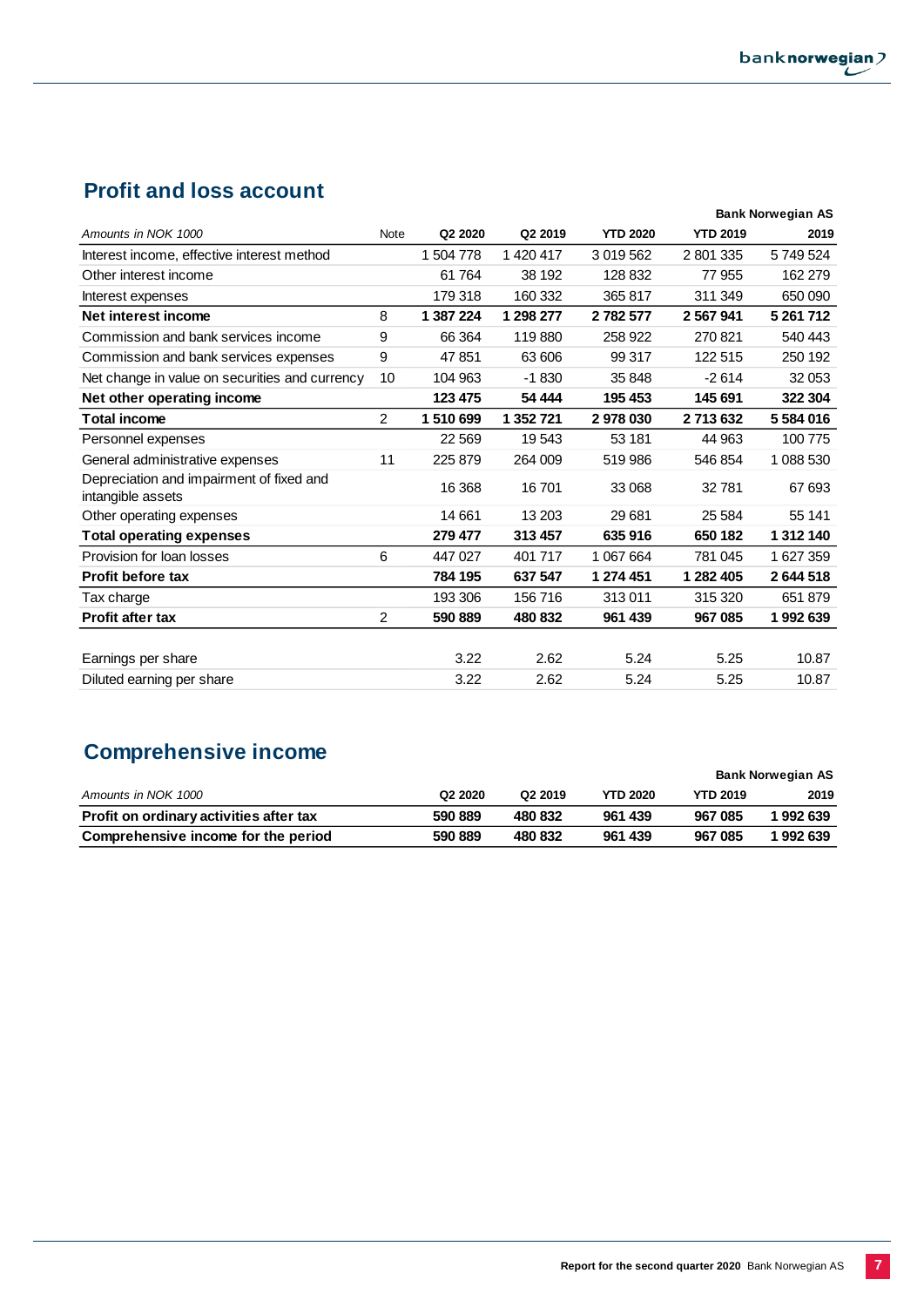## **Balance sheet**

|                                             |                |            |               | <b>Bank Norwegian AS</b> |
|---------------------------------------------|----------------|------------|---------------|--------------------------|
| Amounts in NOK 1000                         | Note           | 30.6.20    | 30.6.19       | 31.12.19                 |
| <b>Assets</b>                               |                |            |               |                          |
| Cash and deposits with the central bank     |                | 69 623     | 68 091        | 68 500                   |
| Loans and deposits with credit institutions |                | 3 357 436  | 2 207 679     | 2 093 048                |
| Loans to customers                          | 2, 5, 7        | 40 101 034 | 38 712 907    | 40 560 502               |
| Certificates and bonds                      | 13             | 16 790 787 | 9 9 6 2 9 9 1 | 14 650 988               |
| <b>Financial derivatives</b>                | 13             | 161 158    | 31 274        | 76 371                   |
| Shares and other securities                 | 13             | 51 124     | 40 246        | 44 863                   |
| Intangible assets                           |                | 121 843    | 137 290       | 136 100                  |
| Deferred tax asset                          |                |            | 16 990        |                          |
| <b>Fixed assets</b>                         |                | 1 0 8 2    | 1 1 0 2       | 819                      |
| Receivables                                 |                | 295 782    | 248 235       | 252 531                  |
| <b>Total assets</b>                         | $\overline{2}$ | 60 949 870 | 51 426 805    | 57 883 722               |
| <b>Liabilities and equity</b>               |                |            |               |                          |
| Loans from credit institutions              | 13             | 1 000 781  | 73 100        | 52750                    |
| Deposits from customers                     |                | 41 090 855 | 38 177 954    | 40 118 369               |
| Debt securities issued                      | 12, 13         | 6679216    | 3 316 800     | 6 537 863                |
| <b>Financial derivatives</b>                | 13             | 200 428    | 4913          | 29 621                   |
| Tax payable                                 |                | 634 825    | 449 151       | 625 745                  |
| Deferred tax                                |                | 3821       |               | 3821                     |
| Other liabilities                           |                | 61 509     | 107 179       | 225 239                  |
| Accrued expenses                            |                | 174 660    | 202 161       | 179 017                  |
| Subordinated loans                          | 12, 13         | 876 143    | 807 889       | 822 688                  |
| <b>Total liabilities</b>                    |                | 50 722 238 | 43 139 148    | 48 595 113               |
| Share capital                               |                | 183 315    | 183 315       | 183 315                  |
| Share premium                               |                | 966 646    | 966 646       | 966 646                  |
| Tier 1 capital                              |                | 635 000    | 635 000       | 635 000                  |
| Retained earnings and other reserves        |                | 8 442 672  | 6 502 697     | 7 503 649                |
| <b>Total equity</b>                         | 2, 3           | 10 227 632 | 8 287 657     | 9 288 609                |
| <b>Total liabilities and equity</b>         | $\overline{c}$ | 60 949 870 | 51 426 805    | 57 883 722               |

Bærum, August 12, 2020 The Board of directors of Bank Norwegian AS

**\_\_\_\_\_\_\_\_\_\_\_\_\_\_\_\_\_\_\_\_\_\_** Klaus-Anders Nysteen Chairman of the board

**\_\_\_\_\_\_\_\_\_\_\_\_\_\_\_\_\_\_\_\_\_\_** John E. Høsteland Board member

**\_\_\_\_\_\_\_\_\_\_\_\_\_\_\_\_\_\_\_\_\_\_\_\_** Lars Ola Kjos Board member

**\_\_\_\_\_\_\_\_\_\_\_\_\_\_\_\_\_\_\_\_\_\_** Christine Rødsæther Board member

**\_\_\_\_\_\_\_\_\_\_\_\_\_\_\_\_\_\_\_\_\_\_**

**\_\_\_\_\_\_\_\_\_\_\_\_\_\_\_\_\_\_\_\_\_\_\_\_** Izabella Kibsgaard-Petersen Board member

**\_\_\_\_\_\_\_\_\_\_\_\_\_\_\_\_\_\_\_\_\_\_\_\_** Charlotte Ager Board member

Hans Larsson Board member **\_\_\_\_\_\_\_\_\_\_\_\_\_\_\_\_\_\_\_\_\_\_** Tine Wollebekk CEO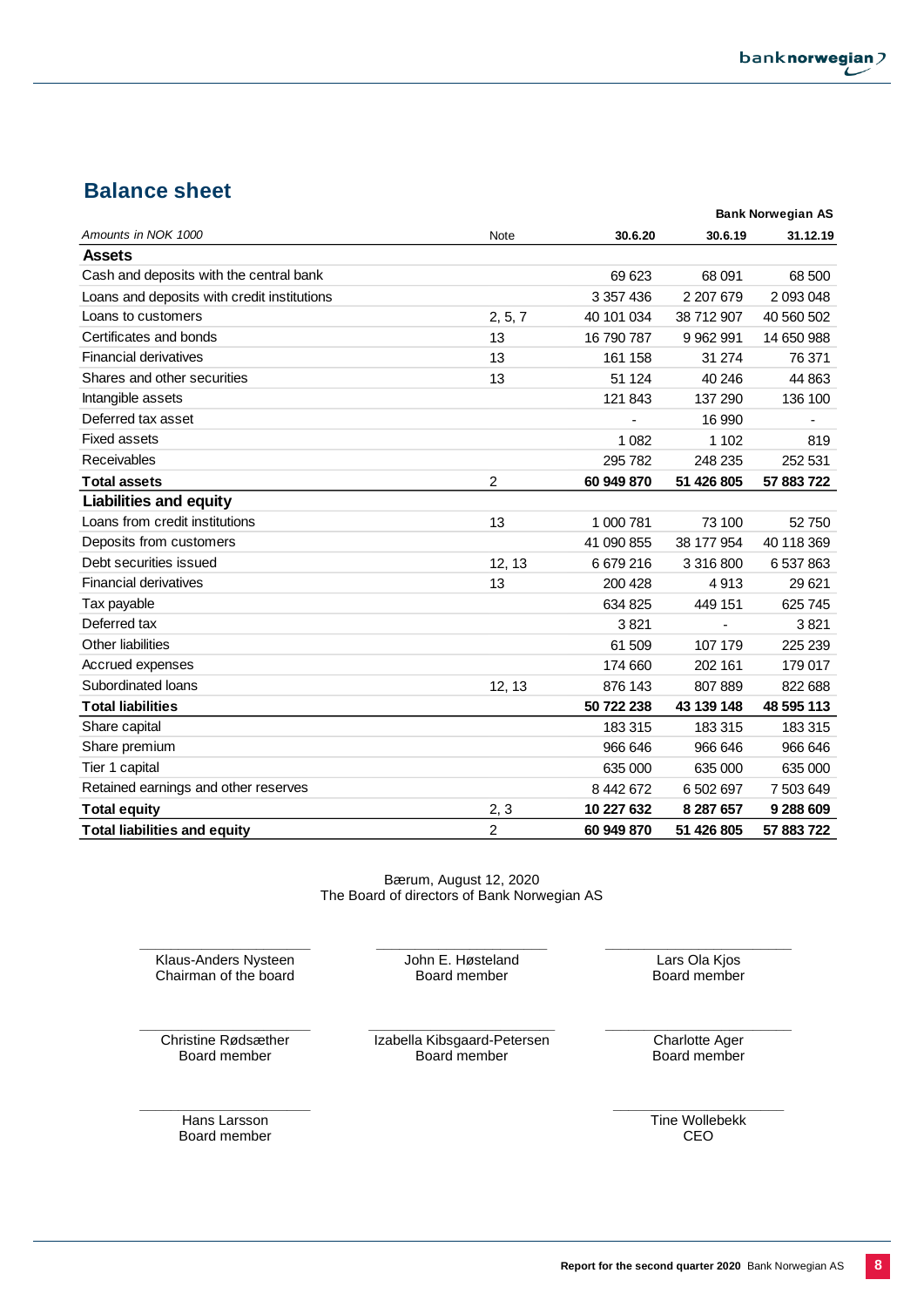## **Cash flow statement**

|                                                               |                 |                 | <b>Bank Norwegian AS</b> |
|---------------------------------------------------------------|-----------------|-----------------|--------------------------|
| Amounts in NOK 1000                                           | <b>YTD 2020</b> | <b>YTD 2019</b> | 2019                     |
| Profit / loss before tax                                      | 1 274 451       | 1 282 405       | 2644518                  |
| Unrealized gain or losses on currency                         | 118 683         | 37 307          | $-105965$                |
| Depreciation and impairment of fixed and intangible assets    | 33 068          | 32781           | 67 693                   |
| Provision for loan losses                                     | 1 067 664       | 551 334         | 1 627 359                |
| Change in loans to customers                                  | $-606730$       | -1 500 582      | -4 390 047               |
| Change in deposits from customers                             | 972 486         | -913 837        | 1 0 26 5 78              |
| Change in certificates and bonds                              | -2 139 798      | 639 606         | -4 048 391               |
| Change in shares and other securities                         | -6 261          | $-3555$         | $-8172$                  |
| Change in receivables and financial derivatives               | $-128038$       | $-203351$       | $-252744$                |
| Change in loans from credit institutions                      | $-51969$        | 73 100          | 52 750                   |
| Change in debt securities issued and subordinated loans       | 151 537         | $-37299$        |                          |
| Change in derivatives, accrued expenses and other liabilities | 2721            | $-25876$        | 93 748                   |
| Income taxes paid                                             | -303 932        | -469 253        | -608 408                 |
| Net cash flow from operating activities                       | 383880          | -537 221        | -3 901 081               |
|                                                               |                 |                 |                          |
| Payment for acquisition of intangible assets                  | $-18449$        | $-34861$        | $-59092$                 |
| Payment for acquisition of tangible assets                    | $-641$          | $-627$          | $-643$                   |
| Net cash flow from investment activities                      | $-19089$        | $-35488$        | -59 735                  |
|                                                               |                 |                 |                          |
| <b>Issued debt securities</b>                                 |                 | 1 510 048       | 5 834 015                |
| Repayment of debt securities                                  | $-130000$       | $-160383$       | -1 281 602               |
| Paid interest tier 1 capital                                  | $-22417$        | $-21096$        | -45 697                  |
| Change in loans from central banks                            | 1 000 000       |                 |                          |
| Net cash flow from financing activities                       | 847 583         | 1 328 570       | 4 506 716                |
|                                                               |                 |                 |                          |
| Net cash flow for the period                                  | 1 212 374       | 755 861         | 545 900                  |
| Cash and cash equivalents at the start of the period          | 2 161 549       | 1 567 158       | 1 567 158                |
| Currency effect on cash and cash equivalents                  | 53 137          | -47 249         | 48 490                   |
| Cash and cash equivalents at the end of the period            | 3 427 059       | 2 275 770       | 2 161 549                |
| Off which:                                                    |                 |                 |                          |

| Cash and deposits with the central bank     | 69 623    | 68 091    | 68 500    |
|---------------------------------------------|-----------|-----------|-----------|
| Loans and deposits with credit institutions | 3 357 436 | 2 207 679 | 2 093 048 |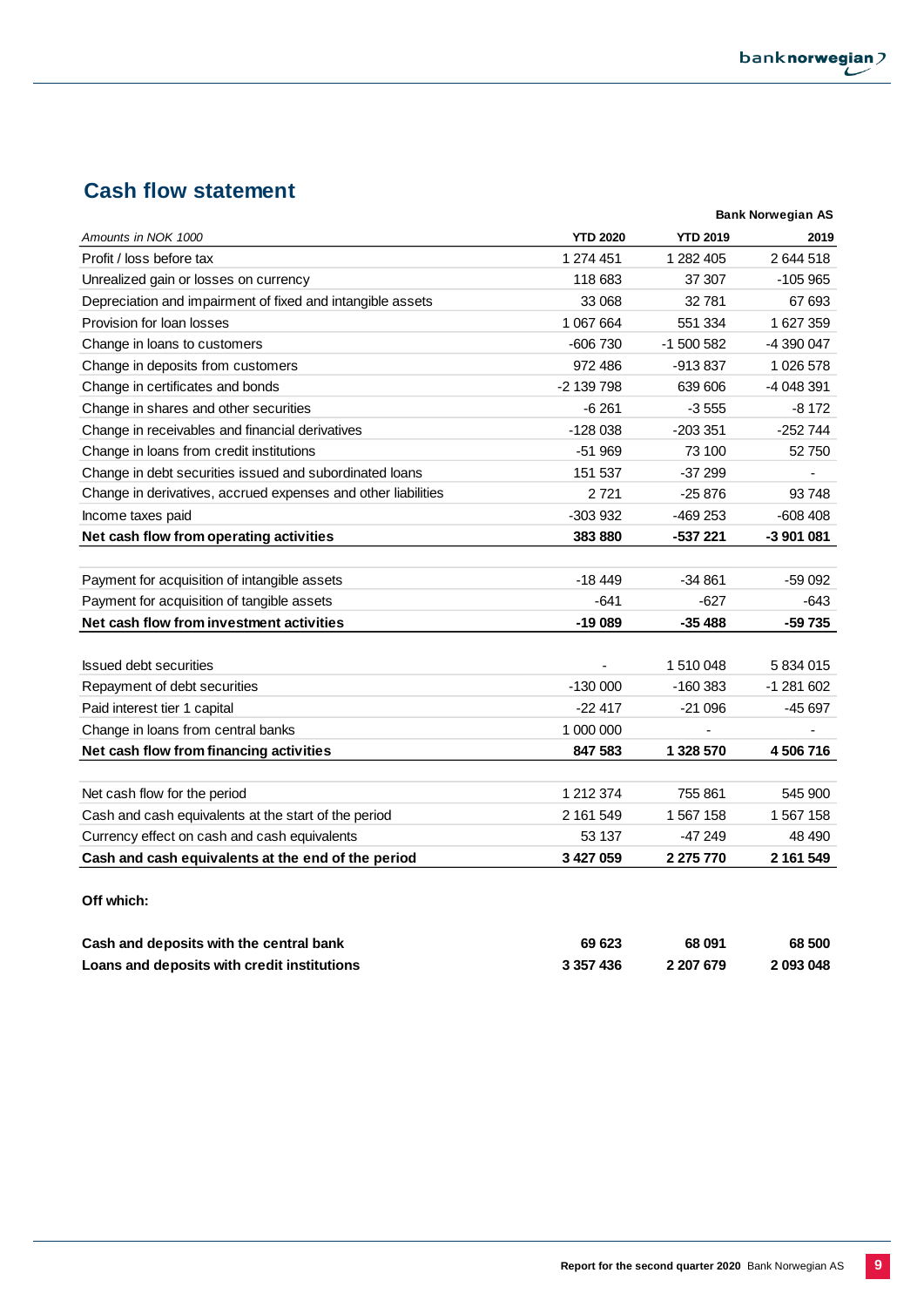

## **Changes in equity**

|                                     |                          |                          |                          | Retained  |              |  |
|-------------------------------------|--------------------------|--------------------------|--------------------------|-----------|--------------|--|
|                                     |                          | earnings and             |                          |           |              |  |
|                                     | <b>Share</b>             | <b>Share</b>             | Tier 1                   | other     | <b>Total</b> |  |
| Amounts in NOK 1000                 | capital                  | premium                  | capital                  | reserves  | equity       |  |
| <b>Balance 31.12.19</b>             | 183 315                  | 966 646                  | 635 000                  | 7503649   | 9 288 610    |  |
| This period's profit                | $\overline{\phantom{a}}$ | $\overline{\phantom{0}}$ | -                        | 961 439   | 961 439      |  |
| Comprehensive income for the period | ۰                        | ٠                        | $\blacksquare$           | 961 439   | 961 439      |  |
| Paid interest tier 1 capital        | $\overline{\phantom{a}}$ | $\overline{\phantom{a}}$ | $\overline{\phantom{0}}$ | $-22417$  | $-22417$     |  |
| <b>Balance 30.6.20</b>              | 183 315                  | 966 646                  | 635 000                  | 8 442 672 | 10 227 632   |  |

| Amounts in NOK 1000                 |         |                          |                          |           |           |
|-------------------------------------|---------|--------------------------|--------------------------|-----------|-----------|
| <b>Balance 31.12.18</b>             | 183 315 | 966 646                  | 635 000                  | 5 556 708 | 7 341 668 |
| This period's profit                | -       | ۰                        | $\overline{\phantom{0}}$ | 967 085   | 967 085   |
| Comprehensive income for the period | ۰       | $\sim$                   | $\blacksquare$           | 967 085   | 967 085   |
| Paid interest tier 1 capital        | -       | $\overline{\phantom{0}}$ | $\blacksquare$           | -21 096   | $-21096$  |
| <b>Balance 30.6.19</b>              | 183 315 | 966 646                  | 635 000                  | 6 502 697 | 8 287 657 |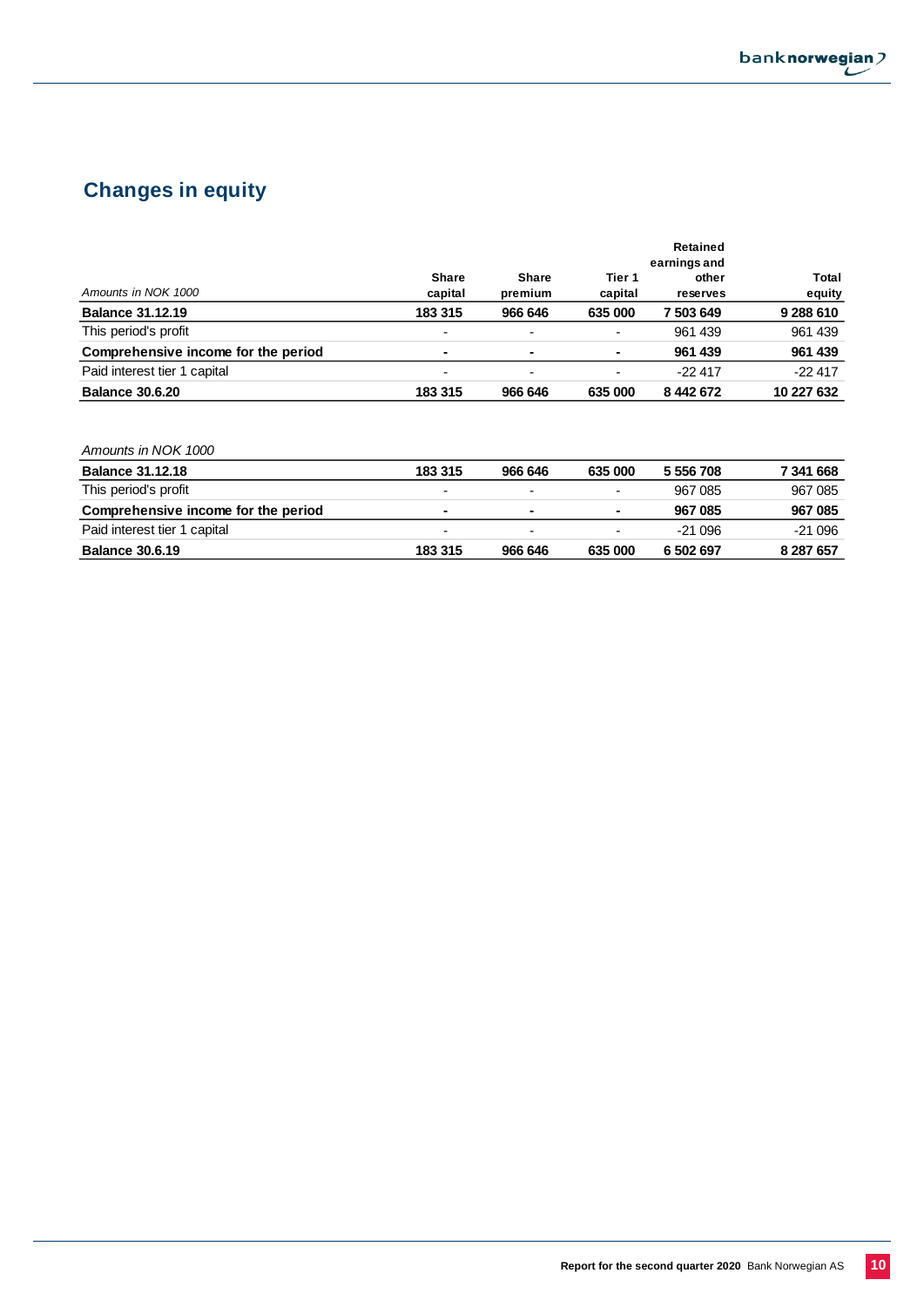## **Notes**

### **Note 1. General accounting principles**

The quarterly financial statements for the bank have been prepared in accordance with IAS 34 Interim Financial Reporting as issued by the International Accounting Standards Board and as adopted by the European Union. When preparing the consolidated financial statements, management makes estimates, judgments and assumptions that affect the application of the accounting principles and the carrying amount of assets, liabilities, income and expenses. Estimates and assumptions are subject to continual evaluation and are based on historical experience and other factors, including expectations of future events that are believed to be probable on the balance sheet date. A description of the accounting policies, significant estimates and areas where judgment is applied by the bank, can be found in Note 1 Accounting principles in the annual report of 2019. Figures for 2019 have been revised due to changes in accounting principles, for further information see note 1 and 36 in the annual report of 2019.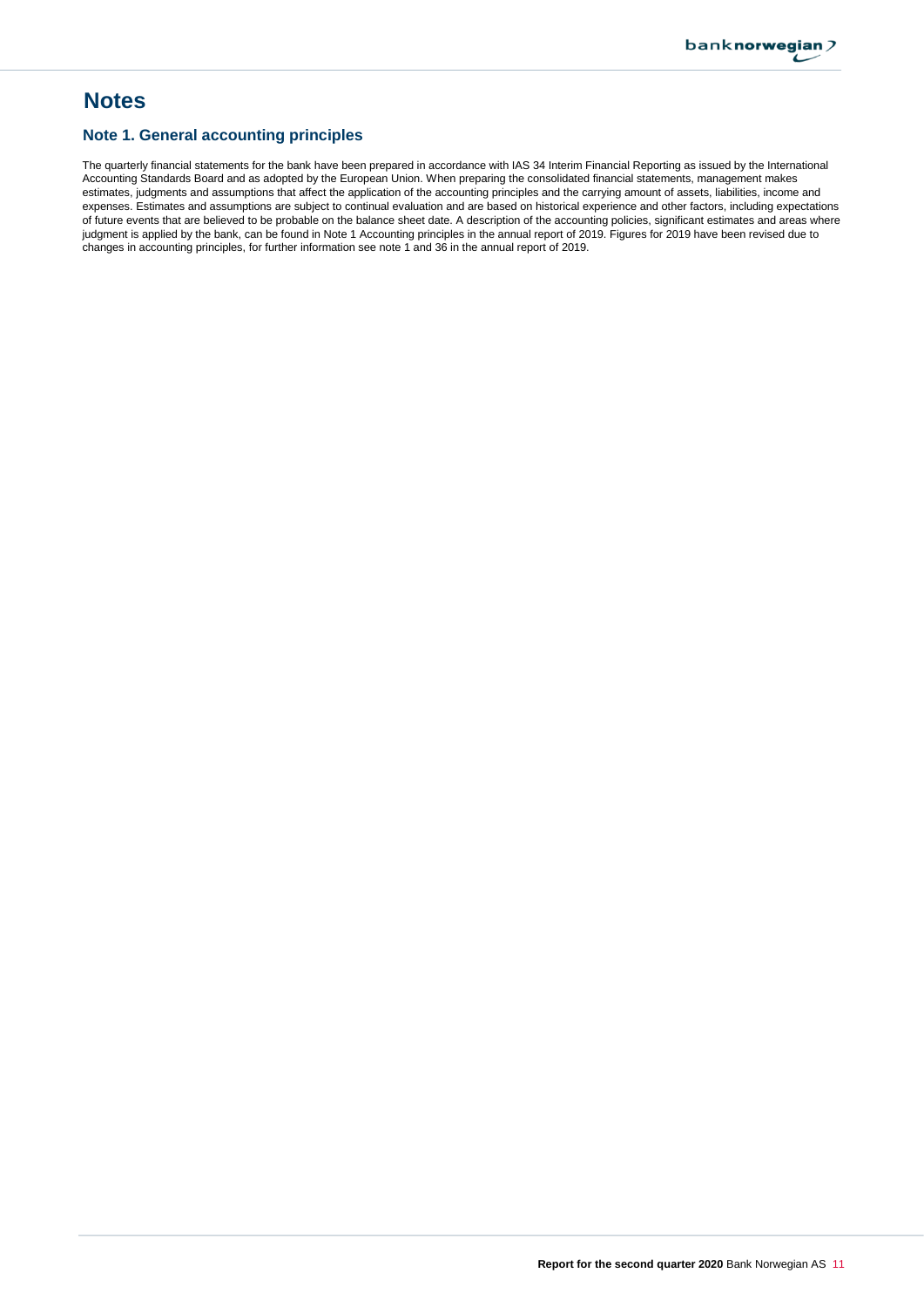## **Note 2. Segments**

The profit and loss and balance sheet presentation for segments are based on internal financial reporting as it is reported to management. The figures are based on Bank Norwegian's governance model.

### **Profit and loss account YTD 2020**

| Amounts in NOK 1000                 | Norway     | Sweden     | <b>Denmark</b> | <b>Finland</b> | Total      |
|-------------------------------------|------------|------------|----------------|----------------|------------|
| Net interest income                 | 1 145 806  | 455 079    | 377 147        | 804 545        | 2782577    |
| Net other operating income          | 60 453     | 41 569     | 12 383         | 81 048         | 195 453    |
| <b>Total income</b>                 | 1 206 260  | 496 648    | 389 529        | 885 592        | 2978030    |
| Total operating expenses            | 275 656    | 132 245    | 88 146         | 139 869        | 635 916    |
| Provision for loan losses           | 368 775    | 168 397    | 170 608        | 359 883        | 1 067 664  |
| <b>Profit before tax</b>            | 561 829    | 196 006    | 130 776        | 385 840        | 1 274 451  |
| Tax charge                          | 134 853    | 48 956     | 32 709         | 96 493         | 313 011    |
| <b>Profit after tax</b>             | 426 976    | 147 051    | 98 067         | 289 346        | 961 439    |
| Other comprehensive income          |            | ۰          | ۰              |                |            |
| Comprehensive income for the period | 426 976    | 147 051    | 98 067         | 289 346        | 961 439    |
| Balance sheet 30.6.20               |            |            |                |                |            |
| Amounts in NOK 1000                 | Norway     | Sweden     | <b>Denmark</b> | <b>Finland</b> | Total      |
| Loans to customers                  | 16 610 989 | 6825882    | 5 253 526      | 11 410 637     | 40 101 034 |
| Other assets                        | 10 153 751 | 4 002 798  | 4 257 393      | 2 434 893      | 20 848 836 |
| <b>Total assets</b>                 | 26 764 740 | 10 828 680 | 9510919        | 13 845 531     | 60 949 870 |
| Deposits from customers             | 19 620 784 | 6 027 030  | 9 0 39 5 5 5   | 6 403 487      | 41 090 855 |
| Other liabilities and equity        | 7 143 957  | 4 801 650  | 471 364        | 7 442 043      | 19 859 014 |
| <b>Total liabilities and equity</b> | 26 764 740 | 10 828 680 | 9510919        | 13 845 531     | 60 949 870 |

## **Profit and loss account YTD 2019**

| Amounts in NOK 1000                 | Norway     | Sweden        | <b>Denmark</b> | <b>Finland</b> | Total      |
|-------------------------------------|------------|---------------|----------------|----------------|------------|
| Net interest income                 | 1 185 384  | 427 948       | 314 025        | 640 585        | 2 567 941  |
| Net other operating income          | 90 009     | 34 066        | 15798          | 5819           | 145 691    |
| <b>Total income</b>                 | 1 275 392  | 462 013       | 329 823        | 646 404        | 2713632    |
| Total operating expenses            | 279 024    | 148 421       | 84 613         | 138 125        | 650 182    |
| Provision for loan losses           | 409 428    | 82 077        | 116 410        | 173 129        | 781 045    |
| <b>Profit before tax</b>            | 586 940    | 231 515       | 128799         | 335 150        | 1 282 405  |
| Tax charge                          | 141 462    | 57 871        | 32 199         | 83787          | 315 320    |
| <b>Profit after tax</b>             | 445 478    | 173 644       | 96 600         | 251 363        | 967 085    |
| Other comprehensive income          |            |               | ۰              |                |            |
| Comprehensive income for the period | 445 478    | 173 644       | 96 600         | 251 363        | 967 085    |
| Balance sheet 30.6.19               |            |               |                |                |            |
| Amounts in NOK 1000                 | Norway     | Sweden        | <b>Denmark</b> | <b>Finland</b> | Total      |
| Loans to customers                  | 18 796 876 | 6 340 642     | 4 297 473      | 9 277 916      | 38 712 907 |
| Other assets                        | 7 106 627  | 2 0 64 2 0 5  | 1 403 077      | 2 139 989      | 12 713 898 |
| Total assets                        | 25 903 504 | 8 4 0 4 8 4 7 | 5700 550       | 11 417 904     | 51 426 805 |
|                                     |            |               |                |                |            |
| Deposits from customers             | 20 001 934 | 5 629 607     | 4 950 900      | 7 595 513      | 38 177 954 |
| Other liabilities and equity        | 5 901 570  | 2 775 240     | 749 650        | 3 822 392      | 13 248 851 |
| Total liabilities and equity        | 25 903 504 | 8 404 847     | 5700 550       | 11 417 904     | 51 426 805 |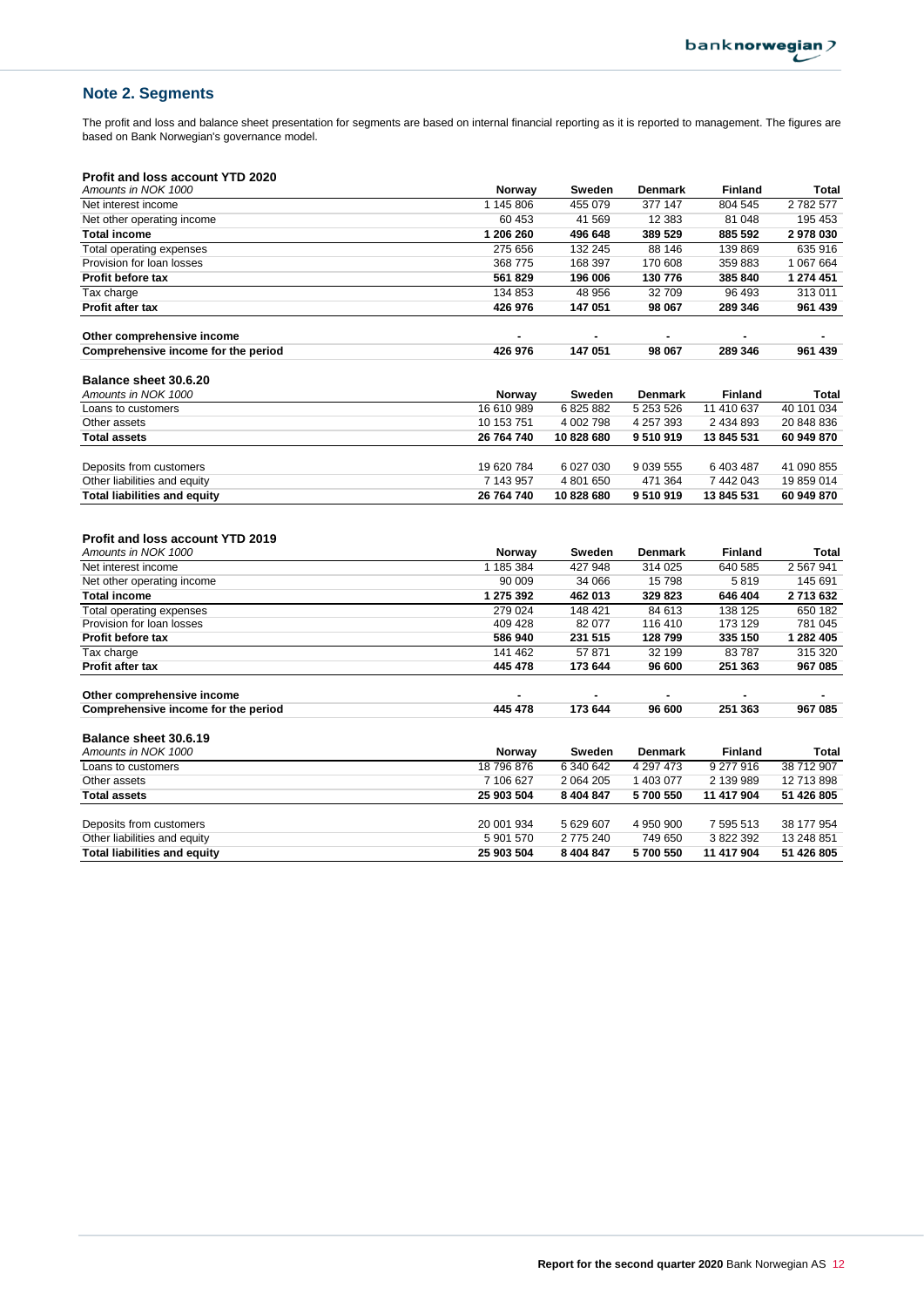## **Note 3. Capital adequacy and Liquidity Coverage Ratio**

Bank Norwegian uses the standardized approach for credit risk and the standardized approach for operational risk to calculate capital adequacy in accordance with current capital adequacy regulations - Basel II.

| <b>Total capital</b>                                                               |              |            |            |
|------------------------------------------------------------------------------------|--------------|------------|------------|
| Amounts in NOK 1000                                                                | 30.6.20      | 30.6.19    | 2019       |
| Share capital                                                                      | 183 315      | 183 315    | 183 315    |
| Share premium                                                                      | 966 646      | 966 646    | 966 646    |
| Other reserves                                                                     | 8 442 672    | 6 502 697  | 7 503 649  |
| Retained earnings not included in common equity tier 1, accrued group contribution | $-625000$    |            |            |
| Deferred tax assets, intangible assets and additional valuation adjustment         | $-139047$    | $-164319$  | $-150902$  |
| Common equity tier 1                                                               | 8 8 28 5 8 5 | 7 488 338  | 8 502 708  |
| Additional tier 1 capital                                                          | 635 000      | 635 000    | 635 000    |
| Tier 1 capital                                                                     | 9 4 63 5 85  | 8 123 338  | 9 137 708  |
| Tier 2 capital                                                                     | 876 143      | 807889     | 822 688    |
| <b>Total capital</b>                                                               | 10 339 728   | 8 931 227  | 9 960 395  |
| <b>Calculation basis</b>                                                           |              |            |            |
| Covered bonds                                                                      | 600 133      | 341 724    | 336 787    |
| Regional governments or local authorities                                          | 291 955      | 85 137     | 87 123     |
| Institutions                                                                       | 1 965 060    | 1 135 979  | 1 350 762  |
| Corporate                                                                          | 24 000       |            |            |
| Loans to customers                                                                 | 25 777 217   | 25 034 017 | 26 750 970 |
| Defaulted loans                                                                    | 5 707 411    | 5 334 217  | 4 892 542  |
| Equity positions                                                                   | 51 073       | 40 206     | 44 818     |
| Other assets                                                                       | 246 580      | 92 756     | 139 901    |
| <b>Total credit risk</b>                                                           | 34 663 430   | 32 064 036 | 33 602 903 |
| <b>Operational risk</b>                                                            | 7 193 145    | 5 580 459  | 5728738    |
| <b>Market risk</b>                                                                 | 374 322      | 669        | 1575       |
| <b>Total calculation basis</b>                                                     | 42 230 897   | 37 645 164 | 39 333 216 |
| Common equity tier 1 %                                                             | 20.9%        | 19.9%      | 21.6%      |
| Tier 1 capital %                                                                   | 22.4 %       | 21.6%      | 23.2%      |
| Total capital %                                                                    | 24.5%        | 23.7%      | 25.3%      |

#### **Liquidity Coverage Ratio**

The Liquidity Coverage Ratio (LCR) is defined as the bank's liquid assets relative to net liquidity output 30 days forward in time in any given stress situation. The bank has significant positions in Norwegian, Swedish and Danish kroner in addition to Euro. The legal requirement for liquidity reserve at total level and for significant currencies is 100% at 30.6.20, except for Norwegian kroner where the legal requirement is 50%.

|                   | 30.6.20 | 30.6.19 | 2019  |
|-------------------|---------|---------|-------|
| Bank Norwegian AS | 385 %   | 214 %   | 449 % |
| <b>NOK</b>        | 278 %   | 327 %   | 321 % |
| <b>SEK</b>        | 525 %   | 106 %   | 396 % |
| <b>DKK</b>        | 459 %   | 170 %   | 649 % |
| <b>EUR</b>        | 180 %   | 186 %   | 167 % |
|                   |         |         |       |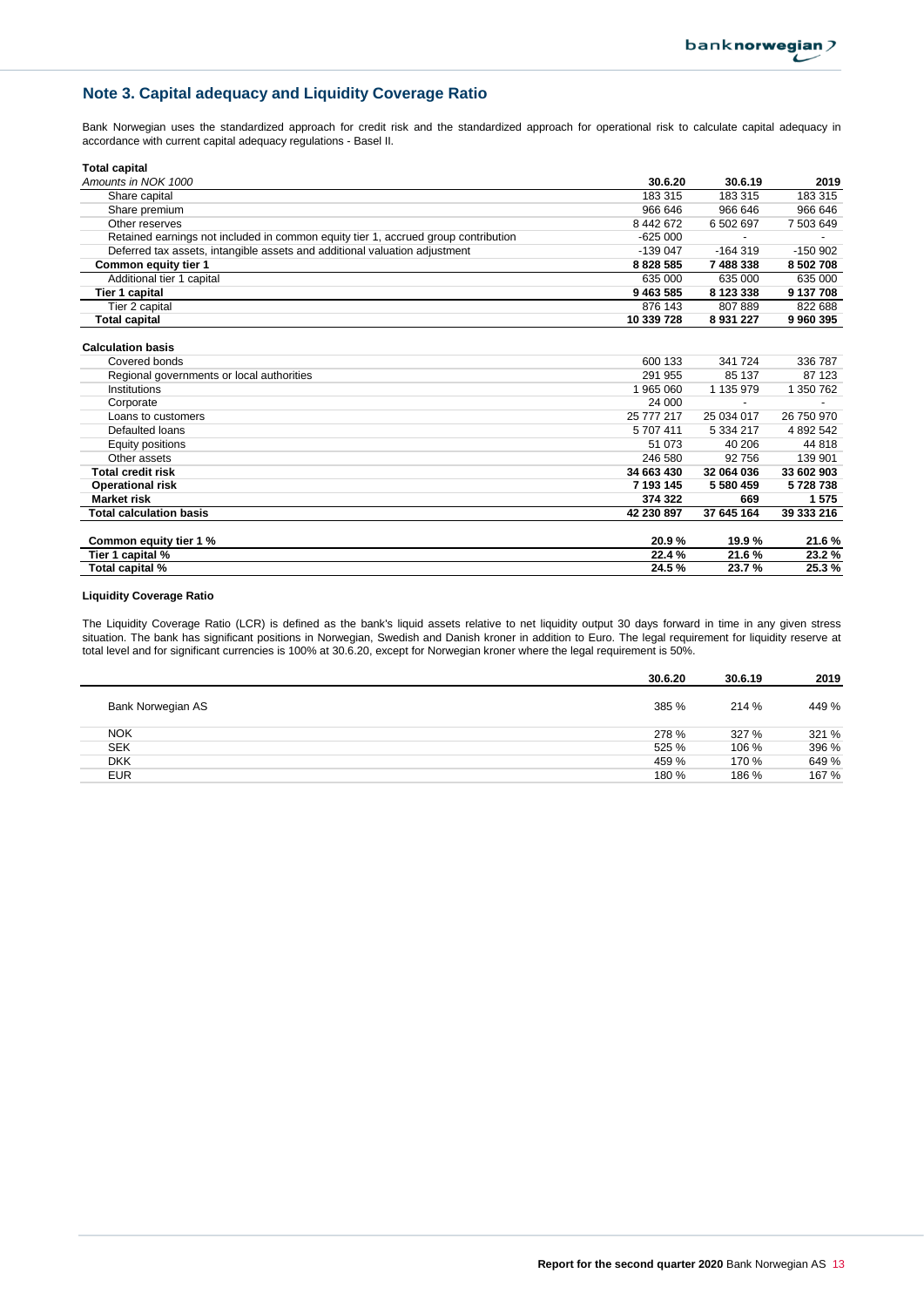#### **Note 4. Expected credit loss**

The bank applies the expected credit loss (ECL) methodology subject to the IFRS 9 rules with three stages of impairment calculation. Stage 1 is not impaired and uses a 12-month ECL calculation. Stage 2 has a significant increase in credit risk since its origination, according to the triggers disclosed below, and uses the lifetime approach to ECL calculation. Stage 3 is impaired with the 90 days past due definition and calculates the ECL based on the lifetime approach.

#### **Significant increase in credit risk (SICR)**

Probability of default (PD) is an experience-based probability that a commitment is in breach for more than 90 days in the next 12 months. A significant increase in credit risk is assessed on the basis of several criteria, including late payment beyond 30 days after invoice due date. The most important factor for the assessment is a comparison between the lifetime original probability of default and the lifetime probability of default at the reporting date. The trigger-model below utilizes an assessment of the forward looking lifetime of the exposure, taking into account the probability of early repayment and the lifetime probability of defaulting on the loan. Hence it is neither the contractual length of the loan, nor the normal 12-month PD that is reflected in the figures. It is an accumulation of monthly behaviour default probabilities that for example for credit cards will be very low for high quality clients until it is activated. As such, a high trigger level is needed for an indication of a significant increase in credit risk when the lifetime PD is very low. Each product has its own threshold values when one considers an increase to be significant. An increase of more than 0% indicates that any increase above the lifetime PD at origination is a significant increase in credit risk.

|                | <b>Instalment loans</b> |             | <b>Credit card loans</b> |             |
|----------------|-------------------------|-------------|--------------------------|-------------|
|                | <b>Lifetime PD</b>      |             | <b>Lifetime PD</b>       |             |
| Norway         | at origination          | <b>SICR</b> | at origination           | <b>SICR</b> |
|                | $\leq 5\%$              | 700 %       | $\leq$ 2%                | 900 %       |
|                | $>5\%$ , 10%]           | 30 %        | $>2\%$                   | 40 %        |
|                | $>10\%$                 | 20 %        |                          |             |
| Sweden         |                         |             |                          |             |
|                | $\leq 10\%$             | 40 %        | $\leq$ -2%               | 900 %       |
|                | $>10\%$ , 20%           | 30%         | $>2\%$ , 5%              | 40 %        |
|                | $>20\%$                 | 20 %        | $>5\%$                   | $0\%$       |
| <b>Denmark</b> |                         |             |                          |             |
|                | $<=6\%$                 | 1300 %      | $=1.4\%$                 | 1400 %      |
|                | $>6\%$ , 14%            | 500 %       | $>1.4\%$ , 5.5%          | 1200 %      |
|                | >14%                    | 100 %       | $>5.5\%$                 | 150 %       |
| <b>Finland</b> |                         |             |                          |             |
|                | $\leq$ 9%               | 900 %       | $\leq 3\%$               | 1000 %      |
|                | $>9\%$ , 21%            | 350 %       | $>3\%$ , $9\%$ ]         | 600 %       |
|                | $>21\%$                 | 50%         | $>9\%$                   | 100 %       |
|                |                         |             |                          |             |

#### **Economic variables used to measure ECL**

The bank has chosen to disclose the three most important modelling variables in each individual country. The data is modelled across three scenarios: a base, an optimistic and a pessimistic case for expected credit loss. The model is based on the NiGEM-model developed by UK's Institute of Economic and Social Research.

|                |                           | <b>Base scenario</b> |          | Optimistic scenario |          | Pessimistic scenario |          |
|----------------|---------------------------|----------------------|----------|---------------------|----------|----------------------|----------|
| Norway         |                           | 12 months            | 5 years  | 12 months           | 5 years  | 12 months            | 5 years  |
|                | 3-month interbank rate    | 0.40%                | 1.37 %   | 0.40%               | 1.66 %   | 0.40%                | 1.19%    |
|                | Hourly pay in NOK         | 446                  | 508      | 449                 | 527      | 443                  | 492      |
|                | Real interest rate        | $-3.58%$             | $-1.34%$ | $-3.58%$            | $-1.06%$ | $-3.58%$             | $-1.53%$ |
| Sweden         |                           |                      |          |                     |          |                      |          |
|                | 3-month interbank rate    | $-0.13%$             | 0.68%    | $-0.13%$            | 0.91%    | $-0.13%$             | 0.56%    |
|                | <b>GDP</b> in million SEK | 396 957              | 432 017  | 404 879             | 455 276  | 393 068              | 418 653  |
|                | Real interest rate        | $-1.64%$             | $-1.88%$ | $-1.64%$            | $-1.65%$ | $-1.64%$             | $-2.00%$ |
| <b>Denmark</b> |                           |                      |          |                     |          |                      |          |
|                | 3-month interbank rate    | $-0.12%$             | 0.75%    | $-0.12%$            | 1.03%    | $-0.12%$             | 0.59%    |
|                | Consumption in millions   | 80 409               | 87 112   | 82 003              | 92 491   | 78 698               | 82 723   |
|                | Unemployment percentage   | 5.35 %               | 5.23 %   | 5.22 %              | 5.05%    | 5.97 %               | 5.47 %   |
| <b>Finland</b> |                           |                      |          |                     |          |                      |          |
|                | 3-month interbank rate    | $-0.30%$             | 0.44%    | $-0.11%$            | 0.61%    | $-0.35%$             | 0.01%    |
|                | Consumption in millions   | 8979                 | 9536     | 9 1 7 2             | 9799     | 8744                 | 9 2 9 3  |
|                | Unemployment percentage   | 8.10 %               | 6.41 %   | 7.60 %              | 6.20%    | 9.77%                | 6.97 %   |

#### **Macro scenario sensitivity on ECL**

|                |                  | <b>Final</b> | <b>Base</b> | Optimistic | <b>Pessimistic</b> |  |
|----------------|------------------|--------------|-------------|------------|--------------------|--|
| Norway         |                  | <b>ECL</b>   | scenario    | scenario   | scenario           |  |
|                | Credit card      | 449 612      | 440 364     | 404 908    | 471 189            |  |
|                | Instalment Ioans | 1 066 559    | 1 040 599   | 942 966    | 1 127 133          |  |
| Sweden         |                  |              |             |            |                    |  |
|                | Credit card      | 257827       | 257822      | 257 572    | 257 839            |  |
|                | Instalment loans | 849 007      | 848 691     | 846 092    | 849 743            |  |
| <b>Denmark</b> |                  |              |             |            |                    |  |
|                | Credit card      | 108 191      | 108 061     | 107 771    | 108 492            |  |
|                | Instalment loans | 741 451      | 741 152     | 740 374    | 742 150            |  |
| <b>Finland</b> |                  |              |             |            |                    |  |
|                | Credit card      | 172 306      | 166936      | 159 401    | 184 837            |  |
|                | Instalment loans | 977 179      | 947 251     | 906 927    | 047 011            |  |

The following weights have been used across all portfolios per 30.6.2020: 70% - 0% - 30% for base, optimistic and pessimistic scenario for expected credit loss. The choice to deviate from the normal 40% - 30% - 30% probability weighting is based on a low expectation for the optimistic scenario.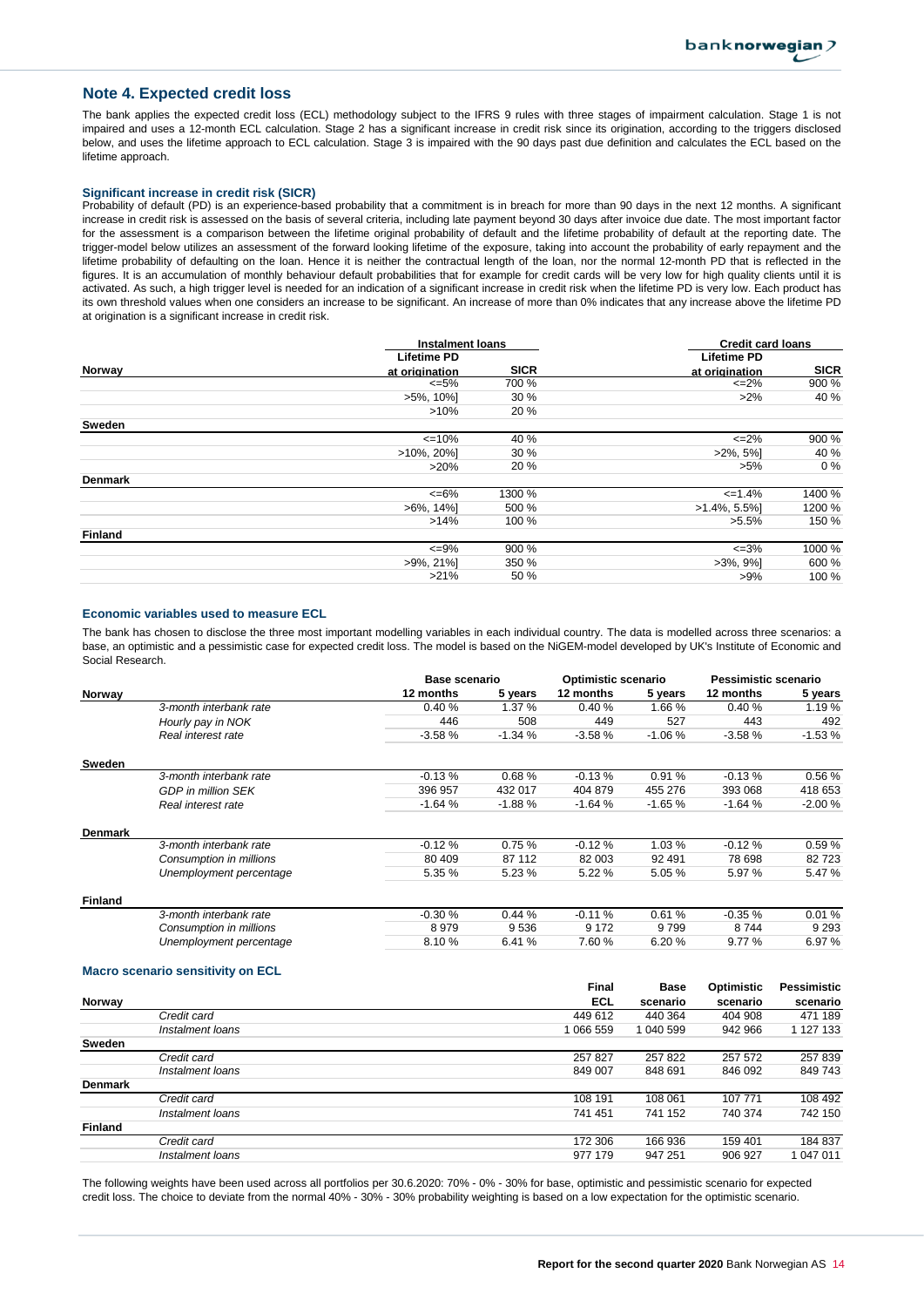The estimated effects of COVID-19 as of end of the first quarter of MNOK 230 are now incorporated into the model estimates. The more adverse macro data now being used increases the levels of lifetime PD on stages one and two, increasing ECL by about MNOK 32. New development of more dynamic LGD models, also incorporating macro-factors, increases the LGD levels for all stages by about MNOK 205. The weighting associated with the more pessimistic outlook increases the ECL by about MNOK 55.

### **Note 5. Loans to customers by product groups and change in loan loss allowance**

#### **Loans to customers by product groups**

|                                              |            |           |           |             |          | Loan loss allowance |         | Loans to      |
|----------------------------------------------|------------|-----------|-----------|-------------|----------|---------------------|---------|---------------|
| Amounts in NOK 1000                          | Stage 1    | Stage 2   | Stage 3   | Gross Ioans | Stage 1  | Stage 2             | Stage 3 | customers     |
| Instalment Ioans Norway                      | 7 168 393  | 788 553   | 2888121   | 11 845 066  | 50 312   | 66899               | 949 348 | 10 778 507    |
| Credit card loans Norway                     | 4738786    | 598 522   | 920 785   | 6 258 094   | 32 369   | 34 0 26             | 383 217 | 5 808 482     |
| Instalment Ioans Sweden                      | 2 177 089  | 1 153 781 | 1 705 450 | 5 036 321   | 51 101   | 60 576              | 737 330 | 4 187 314     |
| Credit card loans Sweden                     | 996 303    | 431 067   | 469 024   | 2896395     | 11 2 2 5 | 28 683              | 217 919 | 2 638 568     |
| Instalment Ioans Denmark                     | 3 597 480  | 248 069   | 1 189 464 | 5 035 013   | 47 003   | 36 439              | 658 010 | 4 293 562     |
| Credit card loans Denmark                    | 768 155    | 88 854    | 211 145   | 1 068 154   | 8517     | 8 2 6 0             | 91 413  | 959 964       |
| Instalment Ioans Finland                     | 6 778 153  | 329 999   | 853 757   | 9 9 61 9 09 | 126 942  | 186 633             | 663 604 | 8 9 8 4 7 2 9 |
| Credit card loans Finland                    | 1 751 842  | 578 224   | 268 148   | 2 598 214   | 16 150   | 58 514              | 97 643  | 2 425 908     |
| Total                                        | 28 976 202 | 6 217 070 | 9 505 895 | 44 699 166  | 343 618  | 480 030             | 3798484 | 40 077 034    |
| Loan loss allowance coverage ratio per stage |            |           |           |             | 1.19%    | 7.72%               | 39.96 % |               |
| Other loans                                  |            |           |           |             |          |                     |         | 24 000        |
| <b>Net loans</b>                             |            |           |           |             |          |                     |         | 40 101 034    |

#### **Change in loan loss allowance and gross loans**

Migration out of a stage is calculated at previous closing date 31.3.20, while migration into a stage is calculated at the closing date 30.6.20.

## **Total Loans**

|  |  | Loan loss allowance |
|--|--|---------------------|
|  |  |                     |

| Amounts in NOK 1000                                                         | Stage 1                  | Stage 2                  | Stage 3   | Total     |
|-----------------------------------------------------------------------------|--------------------------|--------------------------|-----------|-----------|
| Loan loss allowance as at 31.3.20                                           | 378 377                  | 521 560                  | 3 507 036 | 4 406 973 |
|                                                                             |                          |                          |           |           |
| Transfers:                                                                  |                          |                          |           |           |
| Transfers from stage 1 to stage 2                                           | $-36101$                 | 161853                   |           | 125 751   |
| Transfers from stage 1 to stage 3                                           | $-2734$                  |                          | 25 011    | 22 277    |
| Transfers from stage 2 to stage 1                                           | 31 283                   | $-103978$                |           | -72 695   |
| Transfers from stage 2 to stage 3                                           | -                        | $-120406$                | 270 452   | 150 046   |
| Transfers from stage 3 to stage 2                                           | $\overline{\phantom{0}}$ | 14 986                   | -76 971   | $-61986$  |
| Transfers from stage 3 to stage 1                                           | 306                      | $\overline{\phantom{0}}$ | $-7.302$  | -6 996    |
|                                                                             |                          |                          |           |           |
| New financial assets issued                                                 | 14 589                   | 5 0 9 1                  |           | 19681     |
| Financial assets derecognized in the period                                 | $-12954$                 | $-11019$                 | $-27.303$ | $-51275$  |
| Modification of contractual cash flows from non-discounted financial assets | $-29149$                 | 11 943                   | 454 364   | 437 158   |
| Charge-off                                                                  | $\overline{\phantom{0}}$ | $\overline{\phantom{0}}$ | $-346803$ | $-346803$ |
| Loan loss allowance as at 30.6.20                                           | 343 618                  | 480 030                  | 3798484   | 4 622 132 |

#### **Gross loans to customers**

| Amounts in NOK 1000                                                         | Stage 1                  | Stage 2    | Stage 3                  | Total       |
|-----------------------------------------------------------------------------|--------------------------|------------|--------------------------|-------------|
| Gross loans to customers as at 31.3.20                                      | 30 330 911               | 7 372 056  | 9 312 476                | 47 015 444  |
| Transfers:                                                                  |                          |            |                          |             |
| Transfers from stage 1 to stage 2                                           | -1 919 454               | 1923738    | $\overline{\phantom{0}}$ | 4 2 8 5     |
| Transfers from stage 1 to stage 3                                           | $-66360$                 |            | 67457                    | 1 0 9 7     |
| Transfers from stage 2 to stage 1                                           | 1 902 174                | -2 091 070 | ٠                        | $-188896$   |
| Transfers from stage 2 to stage 3                                           | $\overline{\phantom{a}}$ | -844 784   | 860 082                  | 15 298      |
| Transfers from stage 3 to stage 2                                           | $\overline{\phantom{0}}$ | 179 765    | $-244765$                | $-65000$    |
| Transfers from stage 3 to stage 1                                           | 9780                     |            | $-22048$                 | $-12269$    |
| New financial assets issued                                                 | 907 003                  | 41 009     | $\overline{\phantom{0}}$ | 948 012     |
| Financial assets derecognized in the period                                 | $-928409$                | $-203.919$ | $-83.904$                | $-1216232$  |
| Modification of contractual cash flows from non-discounted financial assets | $-1259444$               | $-159727$  | 56 553                   | $-1.362618$ |
| Charge-off                                                                  | $\overline{\phantom{0}}$ | ٠          | -439 954                 | -439 954    |
| Gross loans to customers as at 30.6.20                                      | 28 976 202               | 6 217 070  | 9 505 895                | 44 699 166  |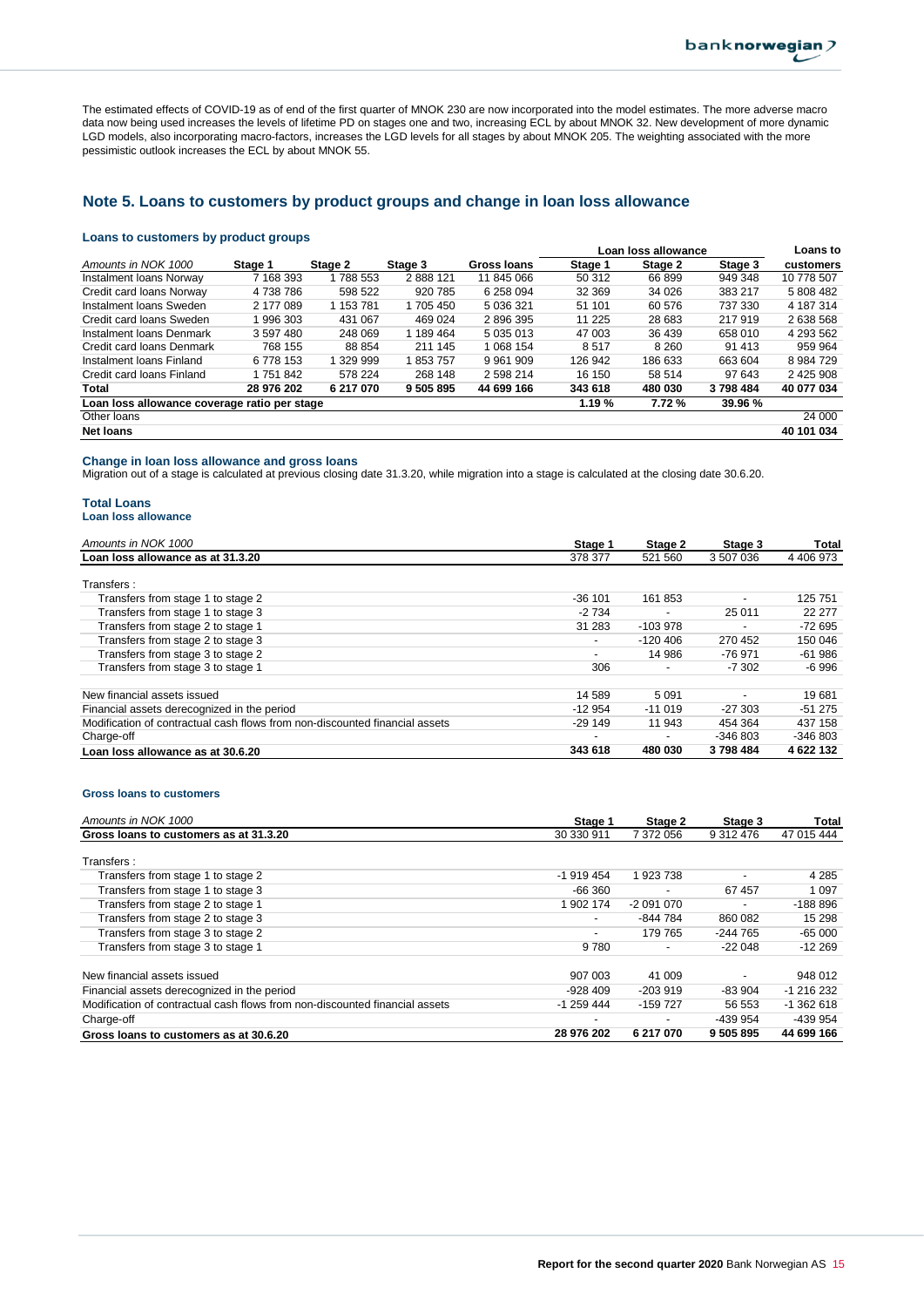#### **Instalment loans total**

#### **Loan loss allowance**

| Amounts in NOK 1000                                                         | Stage 1                  | Stage 2                  | Stage 3                  | Total     |
|-----------------------------------------------------------------------------|--------------------------|--------------------------|--------------------------|-----------|
| Loan loss allowance as at 31.3.20                                           | 303 607                  | 400 141                  | 2797518                  | 3 501 266 |
| Transfers:                                                                  |                          |                          |                          |           |
| Transfers from stage 1 to stage 2                                           | $-29716$                 | 111 081                  | $\overline{\phantom{0}}$ | 81 365    |
| Transfers from stage 1 to stage 3                                           | $-2489$                  | $\overline{\phantom{a}}$ | 22 247                   | 19758     |
| Transfers from stage 2 to stage 1                                           | 23 931                   | -66 646                  |                          | $-42714$  |
| Transfers from stage 2 to stage 3                                           | $\overline{\phantom{0}}$ | $-101742$                | 212 302                  | 110 560   |
| Transfers from stage 3 to stage 2                                           |                          | 12 3 9 8                 | -58 675                  | $-46276$  |
| Transfers from stage 3 to stage 1                                           | 283                      |                          | $-5081$                  | -4 797    |
| New financial assets issued                                                 | 12 650                   | 2 9 2 4                  |                          | 15 574    |
| Financial assets derecognized in the period                                 | $-12186$                 | $-8814$                  | $-23299$                 | -44 299   |
| Modification of contractual cash flows from non-discounted financial assets | $-20723$                 | 1 203                    | 313 404                  | 293 884   |
| Charge-off                                                                  |                          |                          | $-250$ 124               | $-250124$ |
| Loan loss allowance as at 30.6.20                                           | 275 358                  | 350 546                  | 3 008 293                | 3 634 196 |

#### **Gross loans to customers**

| Amounts in NOK 1000                                                         | Stage 1                  | Stage 2     | Stage 3                  | Total      |
|-----------------------------------------------------------------------------|--------------------------|-------------|--------------------------|------------|
| Gross loans to customers as at 31.3.20                                      | 20 474 404               | 5 438 745   | 7 457 479                | 33 370 628 |
| Transfers:                                                                  |                          |             |                          |            |
| Transfers from stage 1 to stage 2                                           | -1 234 755               | 1 208 009   | $\overline{\phantom{0}}$ | $-26747$   |
| Transfers from stage 1 to stage 3                                           | -58 935                  |             | 59 798                   | 863        |
| Transfers from stage 2 to stage 1                                           | 1 297 058                | $-1.359670$ | $\overline{\phantom{0}}$ | $-62612$   |
| Transfers from stage 2 to stage 3                                           | $\overline{\phantom{a}}$ | $-666031$   | 676 187                  | 10 156     |
| Transfers from stage 3 to stage 2                                           |                          | 150 751     | $-186$ 157               | $-35405$   |
| Transfers from stage 3 to stage 1                                           | 8 2 7 9                  |             | $-14147$                 | -5 868     |
| New financial assets issued                                                 | 851 086                  | 26 442      | $\overline{\phantom{0}}$ | 877 529    |
| Financial assets derecognized in the period                                 | -834 886                 | $-169697$   | -70 690                  | $-1075273$ |
| Modification of contractual cash flows from non-discounted financial assets | -781 136                 | $-108149$   | 32 003                   | $-857282$  |
| Charge-off                                                                  |                          |             | $-317680$                | $-317680$  |
| Gross loans to customers as at 30.6.20                                      | 19 721 115               | 4 520 402   | 7 636 793                | 31 878 309 |

### **Credit card total**

### **Loan loss allowance**

| Amounts in NOK 1000                                                         | Stage 1                  | Stage 2  | Stage 3  | Total    |
|-----------------------------------------------------------------------------|--------------------------|----------|----------|----------|
| Loan loss allowance as at 31.3.20                                           | 74 770                   | 121 420  | 709 518  | 905 707  |
| Transfers:                                                                  |                          |          |          |          |
| Transfers from stage 1 to stage 2                                           | $-6386$                  | 50 772   |          | 44 386   |
| Transfers from stage 1 to stage 3                                           | $-245$                   |          | 2 7 6 4  | 2519     |
| Transfers from stage 2 to stage 1                                           | 7 3 5 2                  | -37 332  |          | $-29980$ |
| Transfers from stage 2 to stage 3                                           | $\overline{\phantom{a}}$ | $-18664$ | 58 150   | 39 4 86  |
| Transfers from stage 3 to stage 2                                           |                          | 2587     | $-18297$ | $-15709$ |
| Transfers from stage 3 to stage 1                                           | 23                       |          | $-2221$  | $-2198$  |
| New financial assets issued                                                 | 1 940                    | 2 1 6 7  |          | 4 107    |
| Financial assets derecognized in the period                                 | $-768$                   | $-2090$  | $-4004$  | $-6861$  |
| Modification of contractual cash flows from non-discounted financial assets | -8426                    | 10 624   | 140 961  | 143 159  |
| Charge-off                                                                  |                          |          | $-96679$ | $-96679$ |
| Loan loss allowance as at 30.6.20                                           | 68 260                   | 129 484  | 790 192  | 987 936  |

#### **Gross loans to customers**

| Amounts in NOK 1000                                                         | Stage 1                  | Stage 2   | Stage 3                  | Total      |
|-----------------------------------------------------------------------------|--------------------------|-----------|--------------------------|------------|
| Gross loans to customers as at 31.3.20                                      | 9 856 508                | 933 311   | 854 997                  | 13 644 816 |
| Transfers:                                                                  |                          |           |                          |            |
| Transfers from stage 1 to stage 2                                           | -684 698                 | 715 730   |                          | 31 031     |
| Transfers from stage 1 to stage 3                                           | $-7425$                  |           | 7659                     | 234        |
| Transfers from stage 2 to stage 1                                           | 605 116                  | -731 400  |                          | $-126285$  |
| Transfers from stage 2 to stage 3                                           | ٠                        | $-178753$ | 183896                   | 5 1 4 2    |
| Transfers from stage 3 to stage 2                                           | $\overline{\phantom{0}}$ | 29 0 14   | $-58609$                 | $-29595$   |
| Transfers from stage 3 to stage 1                                           | 1501                     |           | $-7902$                  | -6 401     |
| New financial assets issued                                                 | 55 917                   | 14 5 67   | $\overline{\phantom{a}}$ | 70 484     |
| Financial assets derecognized in the period                                 | $-93523$                 | $-34222$  | $-13215$                 | $-140960$  |
| Modification of contractual cash flows from non-discounted financial assets | -478 308                 | $-51578$  | 24 550                   | -505 336   |
| Charge-off                                                                  | $\overline{\phantom{0}}$ |           | $-122224$                | $-122274$  |
| Gross loans to customers as at 30.6.20                                      | 9 255 087                | 696 668   | 869 103                  | 12 820 857 |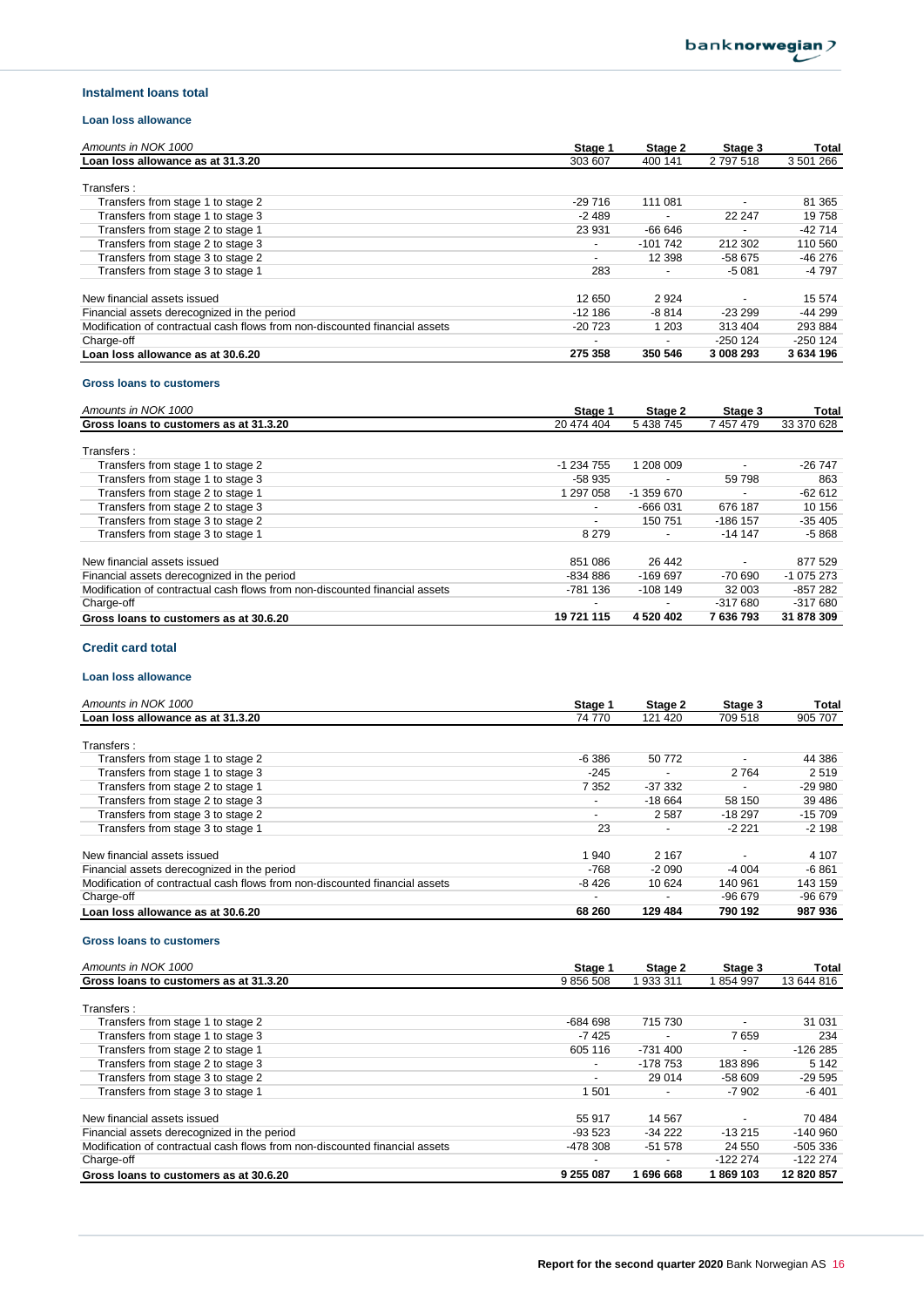## **Note 6. Provision for loan losses**

| Amounts in NOK 1000                                             | <b>YTD 2020</b> | <b>YTD 2019</b>          | 2019      |
|-----------------------------------------------------------------|-----------------|--------------------------|-----------|
| Realized losses in the period due to final write-offs           | 36 565          | 20 527                   | 46 813    |
| Realized losses in the period due to charge-offs                | 93 151          | $\overline{\phantom{a}}$ | 436 891   |
| Loan loss provisions - lifetime expected credit loss (stage 3)  | 1 0 34 5 20     | 781 373                  | 922 091   |
| Loan loss provisions - lifetime expected credit loss (stage 2)  | $-47234$        | $-19102$                 | 99 639    |
| Loan loss provisions - 12 months expected credit loss (stage 1) | $-49.340$       | $-1752$                  | 121 926   |
| <b>Provision for loan losses</b>                                | 1 067 664       | 781 045                  | 1 627 359 |

## **Note 7. Risk classes**

|                                                                                                  | Probability of | Gross Ioans   |            | <b>Undrawn credit limits</b> |                          |
|--------------------------------------------------------------------------------------------------|----------------|---------------|------------|------------------------------|--------------------------|
| Amounts in NOK 1000                                                                              | default        | 30.6.20       | 30.6.19    | 30.6.20                      | 30.6.19                  |
| Α                                                                                                | $0 - 1%$       | 6 523 231     | 6 186 531  | 48 449 104                   | 40 920 625               |
| в                                                                                                | $1 - 3%$       | 9 206 941     | 9 120 362  | 996 698                      | 1868361                  |
| C                                                                                                | $3 - 5%$       | 4 8 5 2 2 4 1 | 4 207 205  | 214 002                      | 282 025                  |
| D                                                                                                | $5 - 9%$       | 4 297 902     | 4 306 011  | 141 724                      | 261 346                  |
| Е                                                                                                | $9 - 15 \%$    | 3 204 300     | 3 931 390  | 48 120                       | 185 061                  |
| F                                                                                                | $15 - 20%$     | 1 278 979     | 1 473 774  | 10 348                       | 18 953                   |
| G                                                                                                | $20 - 30 \%$   | 1 430 127     | 1 025 769  | 9640                         | 14 614                   |
| н                                                                                                | $30 - 40%$     | 619701        | 447 061    | 2 0 6 0                      | 1752                     |
|                                                                                                  | $40 - 55%$     | 410 122       | 385 961    | 1 003                        | 830                      |
|                                                                                                  | $55 - 100\%$   | 411 244       | 356 223    | 201                          | 221                      |
| Engagements under collections by an agency, where the customer is less than 90 days past due     |                | 876 780       | 886 984    | -                            | $\overline{\phantom{a}}$ |
| On track with engagement, at least one other product where payment is more than 90 days past due |                | 1 703 348     | 2 102 316  | -                            |                          |
| Engagements that are in warning, but less than 90 days past due                                  |                | 375 145       | 527 584    | -                            |                          |
| Engagements that are more than 90 days past due                                                  |                | 9 426 228     | 6 101 545  | -                            |                          |
| Engagements that are written down                                                                |                | 82 806        | 344 163    |                              |                          |
| Total classified                                                                                 |                | 44 699 097    | 41 402 878 | 49 872 901                   | 43 553 789               |
| Not classified                                                                                   |                | 70            | 665        | $\overline{\phantom{0}}$     |                          |
| Total                                                                                            |                | 44 699 166    | 41 403 543 | 49 872 901                   | 43 553 789               |

Risk is grouped into PD bands from A to J, with A being the lowest risk.

## **Note 8. Net interest income**

| Amounts in NOK 1000                                                 | <b>YTD 2020</b> | <b>YTD 2019</b> | 2019      |
|---------------------------------------------------------------------|-----------------|-----------------|-----------|
| Interest income from cash and deposits with the central bank        | 266             | 300             | 781       |
| Interest income from loans to and deposits with credit institutions | 3 3 6 6         | 2488            | 8 4 3 0   |
| Interest income from instalment loans                               | 2 123 365       | 2 0 21 4 25     | 4 114 730 |
| Interest income from other loans                                    | 214             |                 |           |
| Interest income from credit card loans                              | 892 211         | 776 752         | 1 624 932 |
| Interest income from sales financing                                | 141             | 370             | 650       |
| Interest income, effective interest method                          | 3 019 562       | 2801335         | 5749524   |
| Interest and other income from certificates and bonds               | 124 888         | 75 298          | 155 937   |
| Other interest and other interest related income                    | 3944            | 2657            | 6 3 4 3   |
| Other interest income                                               | 128 832         | 77 955          | 162 279   |
| Interest expense from deposits from the central bank                | 1 0 3 3         |                 |           |
| Interest expense from deposits from customers                       | 220 079         | 235 086         | 478 037   |
| Interest expense on debt securities issued                          | 91 756          | 25 5 82         | 70 531    |
| Interest expense on subordinated loan                               | 19 107          | 16 922          | 34 665    |
| Other interest and other interest related expenses                  | 33 843          | 33 759          | 66 857    |
| Interest expenses                                                   | 365 817         | 311 349         | 650 090   |
| Net interest income                                                 | 2 782 577       | 2 567 941       | 5 261 713 |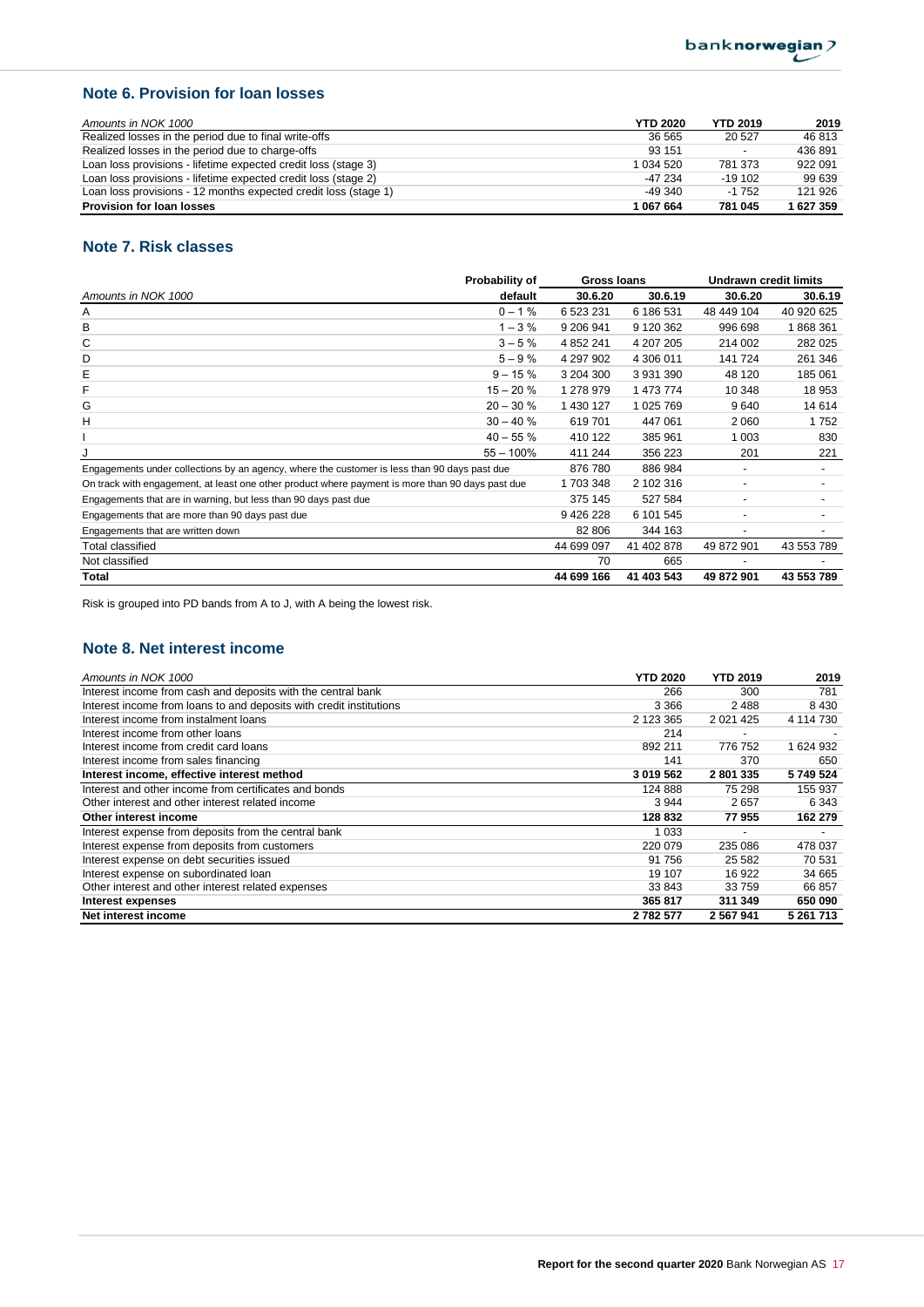## **Note 9. Net commission and bank services income**

| Amounts in NOK 1000                                 | <b>YTD 2020</b> | <b>YTD 2019</b> | 2019    |
|-----------------------------------------------------|-----------------|-----------------|---------|
| Payment services                                    | 192 200         | 197 681         | 416 056 |
| Insurance services                                  | 41 145          | 45 802          | 70 440  |
| Other fees and commission and bank services income  | 25 577          | 27 337          | 53 947  |
| Total commission and bank services income           | 258 922         | 270 821         | 540 443 |
| Payment services                                    | 50 800          | 79 163          | 160 458 |
| Insurance services                                  | 36 107          | 32 432          | 67 516  |
| Other fees and commission and bank services expense | 12 410          | 10 920          | 22 218  |
| Total commission and bank services expenses         | 99 317          | 122 515         | 250 192 |

## **Note 10. Net change in value on securities and currency**

| Amounts in NOK 1000                            | <b>YTD 2020</b> | <b>YTD 2019</b> | 2019      |
|------------------------------------------------|-----------------|-----------------|-----------|
| Net change on certificates and bonds           | $-64.575$       | $-39141$        | $-74.558$ |
| Net change on FX-forwards                      | $-114.982$      | 207 510         | 143 008   |
| Net currency effects                           | 209 145         | -179 479        | $-49.509$ |
| Net change on shares and other securities      | 6 2 6 1         | 8495            | 13 112    |
| Net change in value on securities and currency | 35 848          | $-2614$         | 32 053    |

## **Note 11. General administrative expenses**

| Amounts in NOK 1000                   | <b>YTD 2020</b> | <b>YTD 2019</b> | 2019      |
|---------------------------------------|-----------------|-----------------|-----------|
| Sales and marketing                   | 402 534         | 448 399         | 879 117   |
| IT operations                         | 45 795          | 43 210          | 88 871    |
| External services costs               | 41 971          | 33 075          | 70 677    |
| Other administrative expenses         | 29 686          | 22 169          | 49 8 64   |
| Total general administrative expenses | 519 986         | 546 854         | 1 088 530 |

## **Note 12. Debt securities issued and subordinated loan**

| Amounts in NOK 1000                                     | 30.6.20   | 30.6.19   | 2019      |
|---------------------------------------------------------|-----------|-----------|-----------|
| Debt securities issued, carrying value (amortized cost) | 6679216   | 3 316 800 | 6 537 863 |
| Subordinated loans, carrying value (amortized cost)     | 876 143   | 807889    | 822 688   |
| Total debt securities issued and subordinated loans     | 7 555 359 | 4 124 689 | 7 360 551 |

|                                                 | <b>Nominal</b> |            |                 | Reference       |            |           |
|-------------------------------------------------|----------------|------------|-----------------|-----------------|------------|-----------|
|                                                 | value          |            |                 | rate            |            | Carrying  |
| <b>ISIN</b>                                     | outstanding    | Currency   | <b>Interest</b> | + margin        | Maturity*  | value     |
|                                                 |                |            |                 |                 |            |           |
| Debt securities issued (senior unsecured bonds) |                |            |                 |                 |            |           |
| NO0010810534                                    | 356 000        | <b>SEK</b> | Floating        | STIBOR + 108bp  | 20.11.2020 | 370 486   |
| NO0010811110                                    | 285 000        | <b>NOK</b> | Floating        | $NIBOR + 108bp$ | 24.11.2020 | 285 350   |
| NO0010837206                                    | 335 000        | <b>SEK</b> | Floating        | STIBOR + 120bp  | 22.02.2021 | 348 976   |
| NO0010848583                                    | 192 000        | <b>SEK</b> | Floating        | STIBOR + 140bp  | 29.09.2021 | 197 410   |
| NO0010848591                                    | 1 000 000      | <b>NOK</b> | Floating        | $NIBOR + 150bp$ | 29.03.2022 | 999 719   |
| NO0010863582                                    | 400 000        | <b>SEK</b> | Floating        | STIBOR + 140bp  | 16.09.2022 | 415 845   |
| NO0010863574                                    | 400 000        | <b>NOK</b> | Floating        | $NIBOR + 140bp$ | 16.09.2022 | 400 054   |
| NO0010871148                                    | 800 000        | <b>NOK</b> | Floating        | $NIBOR + 195bp$ | 12.12.2022 | 799 606   |
| NO0010871130                                    | 1 000 000      | <b>SEK</b> | Floating        | STIBOR + 190bp  | 12.12.2022 | 1 038 871 |
| NO0010871155                                    | 1 200 000      | <b>NOK</b> | Floating        | $NIBOR + 215bp$ | 12.12.2023 | 1 199 444 |
| NO0010871296                                    | 600 000        | <b>SEK</b> | Floating        | STIBOR + 200bp  | 12.12.2023 | 623 454   |
| <b>Total debt securities issued</b>             | 6 568 000      |            |                 |                 |            | 6679216   |
|                                                 |                |            |                 |                 |            |           |
| <b>Subordinated loan</b>                        |                |            |                 |                 |            |           |
| NO0010774326                                    | 100 000        | <b>NOK</b> | Floating        | $NIBOR + 300bp$ | 21.09.2021 | 99 935    |
| NO0010797988                                    | 200 000        | <b>NOK</b> | Floating        | NIBOR + 375bp   | 16.06.2022 | 199 801   |
| NO0010833130                                    | 550 000        | <b>SEK</b> | Floating        | STIBOR + 375bp  | 02.10.2023 | 576 408   |
| <b>Total subordinated loans</b>                 | 850 000        |            |                 |                 |            | 876 143   |
|                                                 |                |            |                 |                 |            |           |
| Total                                           | 7 418 000      |            |                 |                 |            | 7 555 359 |

*\* For subordinated loans maturity reflects the first possible call date*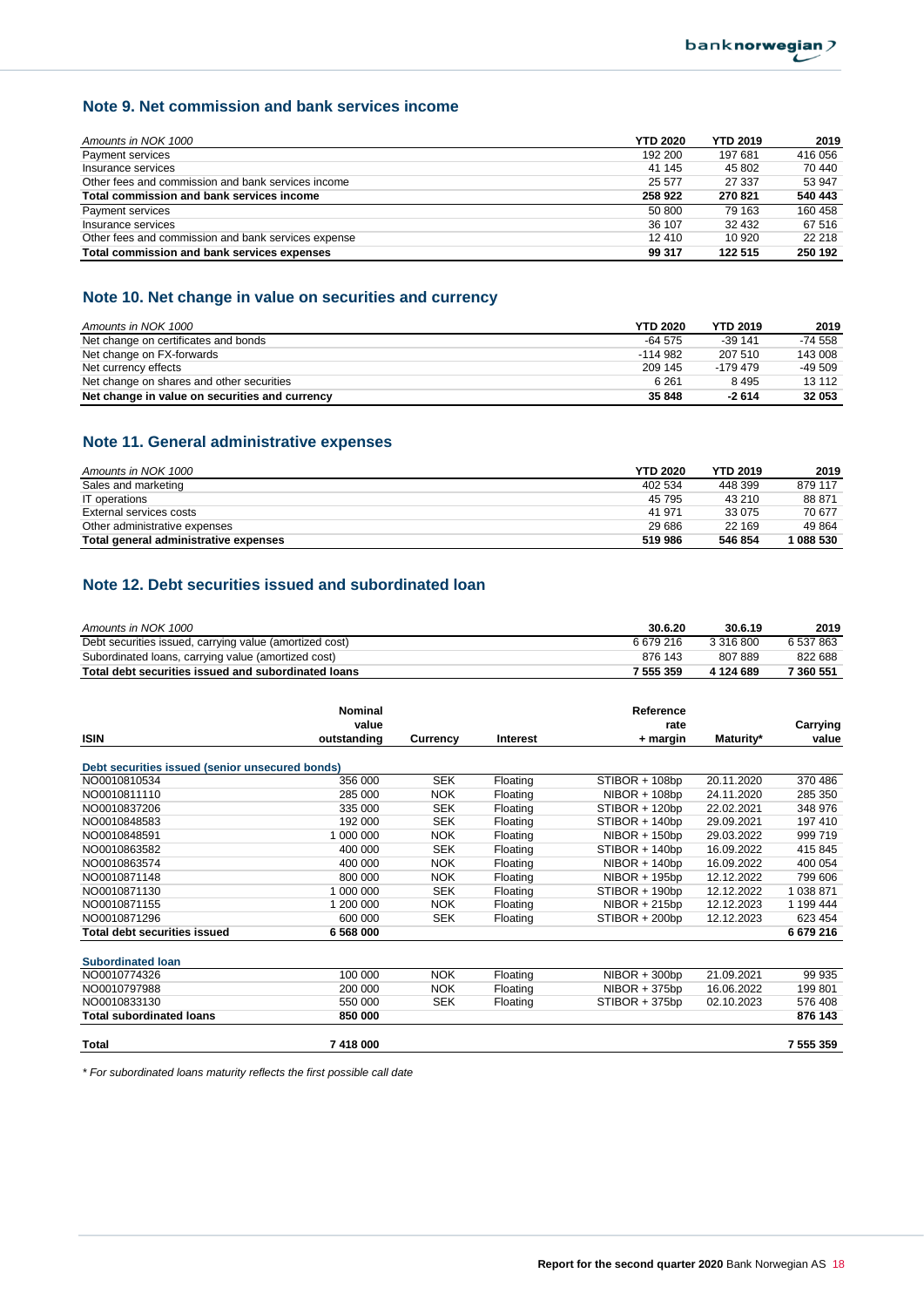**30.6.19**

#### **Note 13. Financial instruments**

#### **Financial instruments at fair value**

|                                           | 30.6.20                  |                          |                          |            |  |
|-------------------------------------------|--------------------------|--------------------------|--------------------------|------------|--|
| Amounts in NOK 1000                       | Level 1                  | Level 2                  | Level 3                  | Total      |  |
| Certificates and bonds*                   | ۰                        | 16 790 787               |                          | 16 790 787 |  |
| Financial derivatives                     | $\overline{\phantom{a}}$ | 161 158                  |                          | 161 158    |  |
| Shares and other securities               | $\overline{\phantom{0}}$ | $\overline{\phantom{0}}$ | 51 124                   | 51 124     |  |
| Total financial assets at fair value      | ٠                        | 16 951 945               | 51 124                   | 17 003 069 |  |
| <b>Financial derivatives</b>              | ٠                        | 200 428                  |                          | 200 428    |  |
| Loans from credit institutions**          | 1 000 781                | $\overline{\phantom{0}}$ | $\overline{\phantom{0}}$ | 1 000 781  |  |
| Total financial liabilities at fair value | 1 000 781                | 200 428                  | ۰                        | 1 201 209  |  |

\*Of which NOK 1 000 million is collateral for loans in Norges Bank

\*\*NOK 1 000 million is loans from Norges Bank

|                                           |                          | 30.6.19                  |         |            |  |
|-------------------------------------------|--------------------------|--------------------------|---------|------------|--|
| Amounts in NOK 1000                       | Level 1                  | Level 2                  | Level 3 | Total      |  |
| Certificates and bonds                    | $\overline{\phantom{0}}$ | 9 962 991                |         | 9 962 991  |  |
| <b>Financial derivatives</b>              | $\overline{\phantom{a}}$ | 31 274                   |         | 31 274     |  |
| Shares and other securities               | $\overline{\phantom{0}}$ | $\overline{\phantom{0}}$ | 40 246  | 40 246     |  |
| Total financial assets at fair value      |                          | 9 9 9 4 2 6 5            | 40 246  | 10 034 511 |  |
| <b>Financial derivatives</b>              | $\overline{\phantom{0}}$ | 4 9 1 3                  |         | 4913       |  |
| Total financial liabilities at fair value | ۰                        | 4913                     |         | 4913       |  |

#### **Change in instruments classified at level 3**

|                                          | 30.6.ZU                    |         | 30.6.19                    |        |
|------------------------------------------|----------------------------|---------|----------------------------|--------|
|                                          | <b>Shares</b><br>and other |         | <b>Shares</b><br>and other |        |
| Amounts in NOK 1000                      | securities                 | Total   | securities                 | Total  |
| Value 31.12                              | 44 863                     | 44 863  | 36 691                     | 36 691 |
| Net gain / loss on financial instruments | 6 2 6 1                    | 6 2 6 1 | 3555                       | 3555   |
| Value 30.6                               | 51 124                     | 51 124  | 40 246                     | 40 246 |

**30.6.20**

#### **Fair value of financial instruments at amortized cost**

Financial instruments at amortized cost are valued at originally determined cash flows, adjusted for any impairment losses. Amortized cost will not always give values that match the market's assessment of the same instruments, due to different perceptions of market conditions, risk and return requirements.

#### *Debt securities issued and subordinated loan*

The fair value of debt securities issued and subordinated loan are based on observable market data where available.

|                                    |                          | 30.6.20           |                          | 30.6.19           |  |
|------------------------------------|--------------------------|-------------------|--------------------------|-------------------|--|
| Amounts in NOK 1000                | <b>Book value</b>        | <b>Fair value</b> | <b>Book value</b>        | <b>Fair value</b> |  |
| Debt securities issued             | 6679216                  | 6444 176          | 3 316 800                | 3 339 470         |  |
| Subordinated Ioan                  | 876 143                  | 818 468           | 807889                   | 806 395           |  |
| <b>Total financial liabilities</b> | 7 555 359                | 7 262 644         | 4 124 689                | 4 145 865         |  |
|                                    |                          | 30.6.20           |                          |                   |  |
| Amounts in NOK 1000                | Level 1                  | Level 2           | Level 3                  | Total             |  |
| Debt securities issued             |                          | 6 679 216         | $\overline{\phantom{0}}$ | 6 679 216         |  |
| Subordinated Ioan                  | $\overline{\phantom{a}}$ | 876 143           | $\overline{\phantom{a}}$ | 876 143           |  |
| <b>Total financial liabilities</b> | ۰                        | 7 555 359         | ۰                        | 7 555 359         |  |
|                                    |                          | 30.6.19           |                          |                   |  |
| Amounts in NOK 1000                | Level 1                  | Level 2           | Level 3                  | Total             |  |
| Debt securities issued             | ٠                        | 3 316 800         | $\overline{\phantom{0}}$ | 3 316 800         |  |
| Subordinated Ioan                  | $\overline{\phantom{a}}$ | 807889            | $\overline{\phantom{0}}$ | 807889            |  |
| <b>Total financial liabilities</b> | ٠                        | 4 124 689         |                          | 4 124 689         |  |

Level 1: Valuation based on quoted prices in an active market. Level 2: Valuation based on observable market data, other than quoted prices. Level 3: Valuation based on observable market data when valuation can not be determined in level 1 or 2.

#### **Note 14. Related parties**

Norwegian Finans Holding ASA owns 100% of Bank Norwegian AS. Bank Norwegian AS has since 2007 had an agreement with Norwegian Air Shuttle ASA regarding the use of the brand name Norwegian, IP-rights and cooperation regarding the loyalty program Norwegian Reward. The agreement was renegotiated in the second quarter 2018 and is valid for ten years. In the second quarter 2020 the total expensed amount related to Norwegian Air Shuttle ASA was NOK 104.8 million, comprising of portfolio related costs of NOK 92.9 million and sales and agent commissions of NOK 11.8 million. The portfolio related costs include license fee for use of brand name, IP-rights and other customer portfolio costs, such as cashpoints.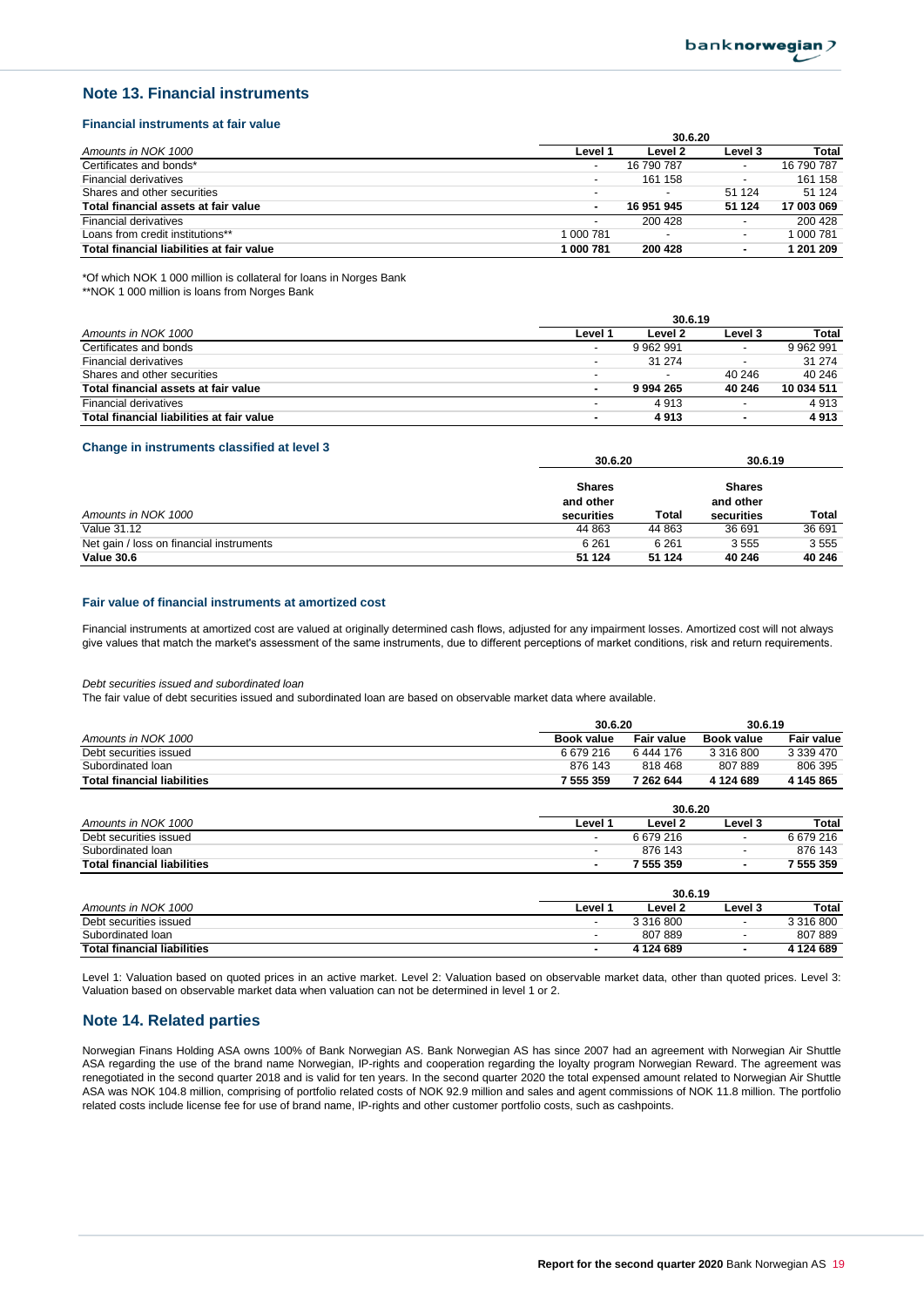## **Quarterly figures**

## **Profit and loss account**

|                                                            |                     |           |           |           | <b>Bank Norwegian AS</b> |
|------------------------------------------------------------|---------------------|-----------|-----------|-----------|--------------------------|
| Amounts in NOK 1000                                        | Q <sub>2</sub> 2020 | Q1 2020   | Q4 2019   | Q3 2019   | Q2 2019                  |
| Interest income, effective interest method                 | 504 778             | 514 784   | 489 634   | 1458 555  | 1 420 417                |
| Other interest income                                      | 61 764              | 67 068    | 46 524    | 37 800    | 38 192                   |
| Interest expenses                                          | 179 318             | 186 499   | 173 586   | 165 155   | 160 332                  |
| Net interest income                                        | 1 387 224           | 1 395 353 | 1 362 571 | 1 331 200 | 1 298 277                |
| Commission and bank services income                        | 66 364              | 192 558   | 135 391   | 134 232   | 119880                   |
| Commission and bank services expenses                      | 47 851              | 51 466    | 57 746    | 69 930    | 63 606                   |
| Net change in value on securities and currency             | 104 963             | $-69114$  | 9465      | 25 201    | $-1830$                  |
| Net other operating income                                 | 123 475             | 71 978    | 87 110    | 89 503    | 54 444                   |
| <b>Total income</b>                                        | 510 699             | 1 467 330 | 1449681   | 1 420 703 | 1 352 721                |
| Personnel expenses                                         | 22 5 69             | 30 612    | 28 1 24   | 27 689    | 19 543                   |
| General administrative expenses                            | 225 879             | 294 106   | 280 470   | 261 206   | 264 009                  |
| Depreciation and impairment of fixed and intangible assets | 16 368              | 16700     | 18 079    | 16833     | 16701                    |
| Other operating expenses                                   | 14 661              | 15 0 20   | 14 659    | 14 898    | 13 203                   |
| <b>Total operating expenses</b>                            | 279 477             | 356 438   | 341 332   | 320 626   | 313 457                  |
| Provision for loan losses                                  | 447 027             | 620 636   | 432 803   | 413511    | 401 717                  |
| Profit before tax                                          | 784 195             | 490 256   | 675 546   | 686 567   | 637 547                  |
| Tax charge                                                 | 193 306             | 119 705   | 167 701   | 168 859   | 156 716                  |
| <b>Profit after tax</b>                                    | 590 889             | 370 550   | 507 846   | 517708    | 480 832                  |

## **Comprehensive income**

| Amounts in NOK 1000                     | Q <sub>2</sub> 20 <sub>20</sub> | Q1<br>2020 | Q4 2019 | Q3 2019 | Q <sub>2</sub> 2019 |
|-----------------------------------------|---------------------------------|------------|---------|---------|---------------------|
| Profit on ordinary activities after tax | 590 889                         | 370 550    | 507846  | 517708  | 480 832             |
| Comprehensive income for the period     | 590 889                         | 370 550    | 507846  | 517708  | 480 832             |

## **Balance sheet**

|                                             |            |            |            |            | <b>Bank Norwegian AS</b> |
|---------------------------------------------|------------|------------|------------|------------|--------------------------|
| Amounts in NOK 1000                         | 30.6.20    | 31.3.20    | 31.12.19   | 30.9.19    | 30.6.19                  |
| <b>Assets</b>                               |            |            |            |            |                          |
| Cash and deposits with the central bank     | 69 623     | 69 905     | 68 500     | 68 285     | 68 091                   |
| Loans and deposits with credit institutions | 3 357 436  | 3 013 538  | 2 093 048  | 1 622 517  | 2 207 679                |
| Loans to customers                          | 40 101 034 | 42 378 471 | 40 560 502 | 40 067 806 | 38 712 907               |
| Certificates and bonds                      | 16 790 787 | 13 764 305 | 14 650 988 | 11 339 732 | 9 9 6 2 9 9 1            |
| <b>Financial derivatives</b>                | 161 158    | 59 0 20    | 76 371     | 19 2 84    | 31 274                   |
| Shares and other securities                 | 51 124     | 46 017     | 44 863     | 42 5 29    | 40 246                   |
| Intangible assets                           | 121 843    | 131 686    | 136 100    | 133 898    | 137 290                  |
| Deferred tax asset                          |            |            |            | 16 990     | 16 990                   |
| <b>Fixed assets</b>                         | 1 0 8 2    | 1 1 5 3    | 819        | 953        | 1 1 0 2                  |
| Receivables                                 | 295 782    | 306 760    | 252 531    | 244 589    | 248 235                  |
| <b>Total assets</b>                         | 60 949 870 | 59 770 854 | 57 883 722 | 53 556 582 | 51 426 805               |
| <b>Liabilities and equity</b>               |            |            |            |            |                          |
| Loans from credit institutions              | 1 000 781  | 1 400 000  | 52750      |            | 73 100                   |
| Deposits from customers                     | 41 090 855 | 39 561 112 | 40 118 369 | 39 185 189 | 38 177 954               |
| Debt securities issued                      | 6679216    | 6813624    | 6 537 863  | 3 472 923  | 3 316 800                |
| <b>Financial derivatives</b>                | 200 428    | 657 621    | 29 6 21    | 37 563     | 4913                     |
| Tax payable                                 | 634 825    | 441 519    | 625 745    | 618 010    | 449 151                  |
| Deferred tax                                | 3821       | 3821       | 3821       |            |                          |
| <b>Other liabilities</b>                    | 61 509     | 195 410    | 225 239    | 400 141    | 107 179                  |
| Accrued expenses                            | 174 660    | 173 950    | 179 017    | 236 292    | 202 161                  |
| Subordinated Ioan                           | 876 143    | 876 073    | 822 688    | 812 230    | 807889                   |
| <b>Total liabilities</b>                    | 50 722 238 | 50 123 129 | 48 595 113 | 44 762 349 | 43 139 148               |
| Share capital                               | 183 315    | 183 315    | 183 315    | 183 315    | 183 315                  |
| Share premium                               | 966 646    | 966 646    | 966 646    | 966 646    | 966 646                  |
| Tier 1 capital                              | 635 000    | 635 000    | 635 000    | 635 000    | 635 000                  |
| Retained earnings and other reserves        | 8 442 672  | 7862764    | 7 503 649  | 7 009 273  | 6 502 697                |
| <b>Total equity</b>                         | 10 227 632 | 9 647 725  | 9 288 609  | 8794233    | 8 287 657                |
| <b>Total liabilities and equity</b>         | 60 949 870 | 59 770 854 | 57 883 722 | 53 556 582 | 51 426 805               |